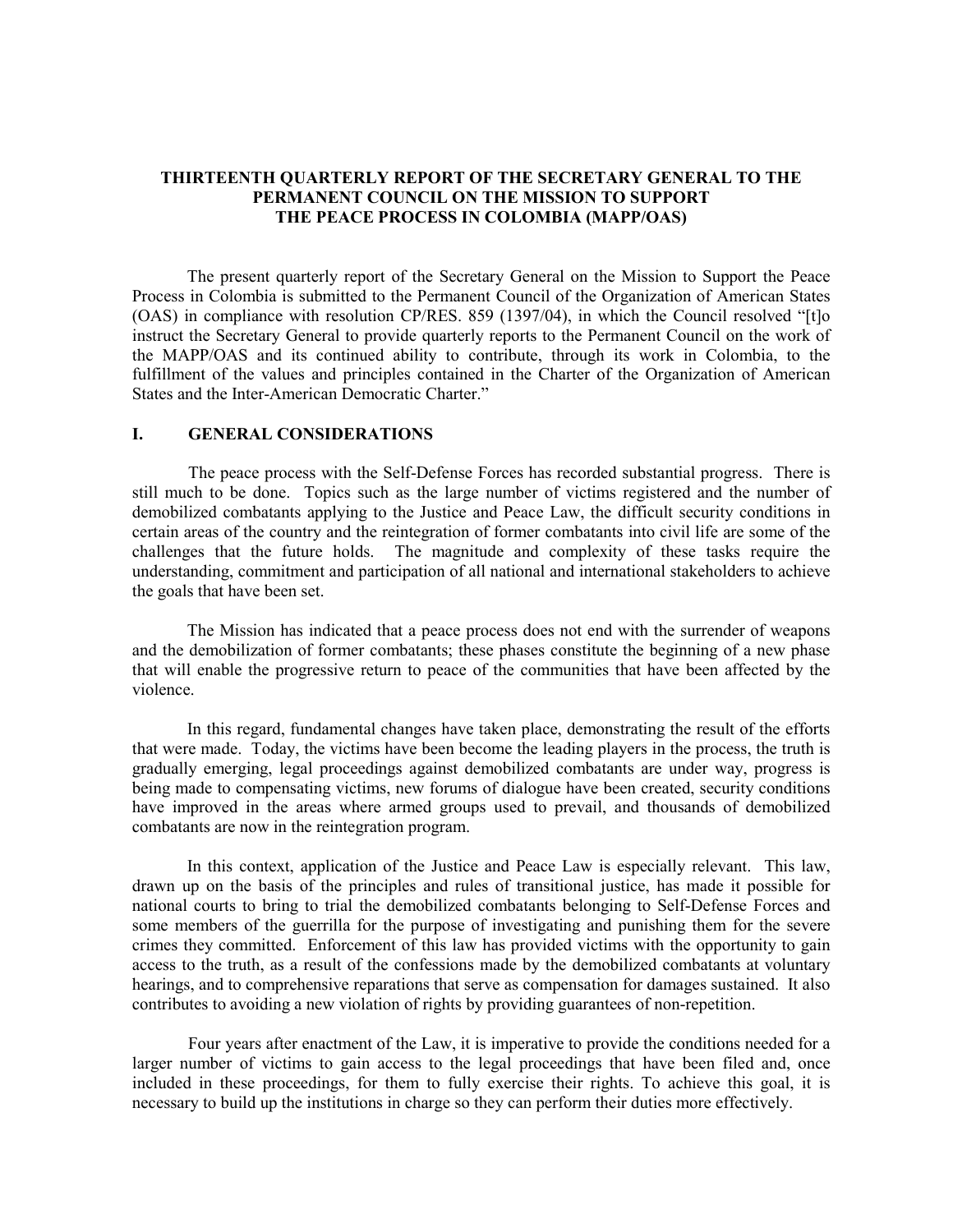The Mission also considers that the institutions in charge must promote integral, articulated and coordinated actions, focusing on the remotest areas and those that have been affected by armed groups, ensuring standardized criteria for enforcing the Law, in matters such as standards for checking compliance with eligibility requirements.

The Mission indicated the need to look for legal alternatives that would help to define the legal limbo in which demobilized combatants of Self-Defense Forces who had not perpetrated any severe crimes were caught. Adoption by Congress of the *principle of opportunity* constitutes progress in this regard.

Coordination mechanisms must also be improved to ensure the rapid processing of extradited ex-commanders. To obtain truth, justice and reparation, the collaboration of those applying to the Law is indispensable and guarantees must be provided for their participation. Delays in holding voluntary hearings and in delivering assets directly affect the victims, who have built high expectations regarding the process.

 Regarding public law and order, even when in some regions of the country situations of illegality still prevail, which constitute an obstacle preventing State forces from building up their presence at all levels, the Mission considers that State's response to these phenomena has been positive in terms of its goal of going after and dismantling the illegal organizations that have emerged after the demobilizations, enabling, among other achievements, the arrest of leaders and middleranking officers.

Despite this, the Mission is concerned about the impact that these groups continue to exert on the communities. Regarding this, it has been proven that, in some areas of the country, the use of massacres and threats have resurfaced, in connection with what has been referred to as "social cleansing"<sup>1</sup> against vulnerable population groups. The latter are generally attributed to the so-called emerging gangs. It has also been observed that, in certain capital cities and municipalities, the practice of perpetrating high-impact crimes, such as murders, generally by hired killers, has reemerged.

 This situation of insecurity affects victims, judiciary officers, and participants of reintegration programs. In certain places, the victims are threatened because they have participated in voluntary hearings or spearheaded land restitution processes. Some judiciary officers have been the target of intimidations in the performance of their duties and, on the other hand, demobilized combatants have been the target of hostilities and pressure by emerging groups who want to recruit them. In certain cases, these incidents have led to the death of the affected persons. It is essential to redouble the valuable efforts made by the State to guarantee the safety of these persons.

Furthermore, the Mission stresses the significant progress entailed by the incorporation of reintegration as a public policy, with special emphasis on community reintegration as a major component. It also highlights the importance of having society as a whole, NGOs, civil society organizations, the private sector and especially departments and municipalities understand that the

<sup>1.</sup> Term that refers to violent actions against specific persons (delinquents, homosexuals, among others), for the purpose of fomenting fear and social control in the communities.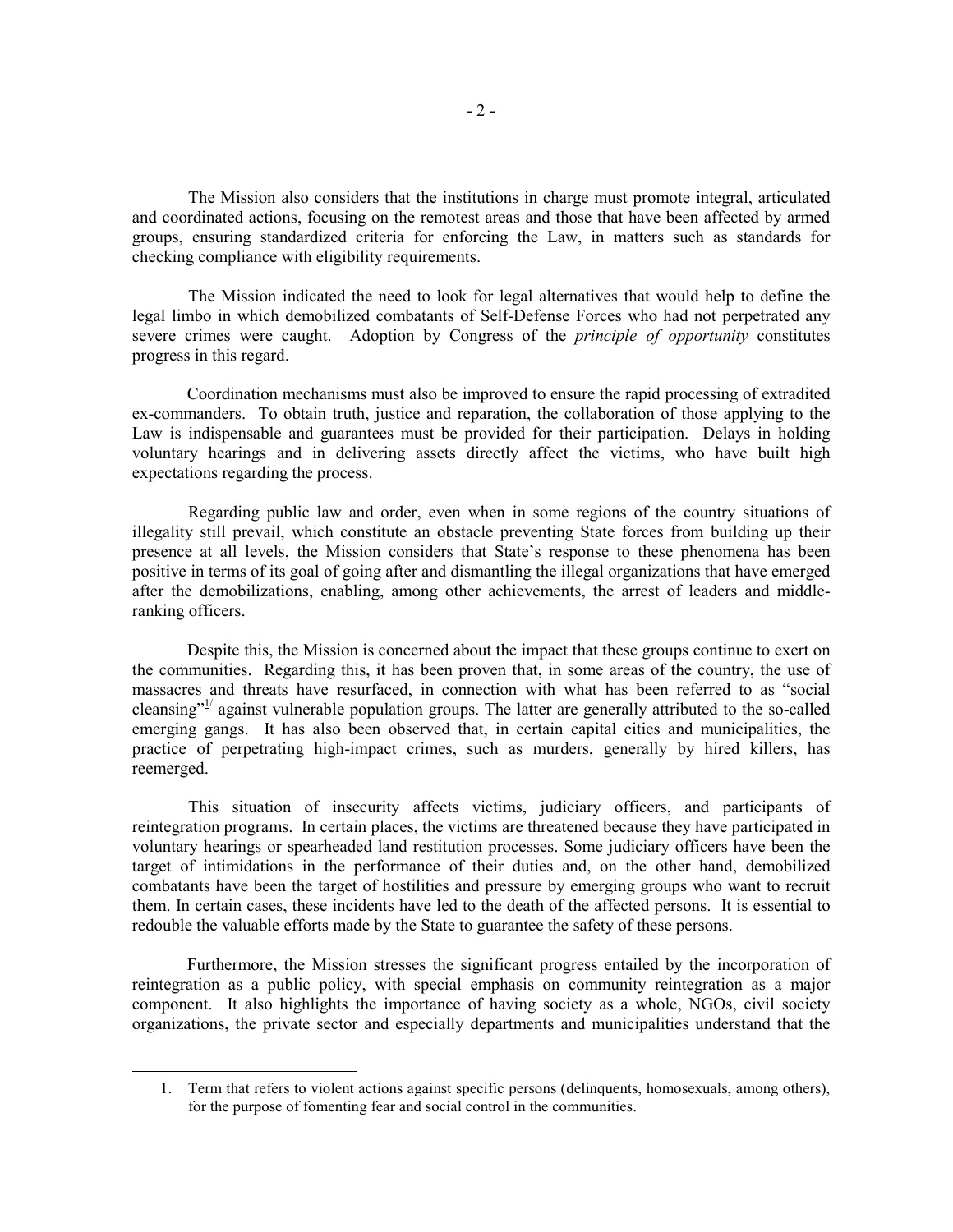success of the process is not merely a responsibility of the Presidential High Council for Reintegration but also a responsibility of the State and Colombian society as a whole.

The Presidential High Council for Reintegration (*Alta Consejería para la Reintegración*— ACR) has implemented various measures aimed at promoting employment alternatives and increasing coverage of health services, psycho-social care, and education. In this regard, the strategy taken up by the ACR of dealing with the issue by programming medium and long-term objectives that become part of a State policy, contributes to the sustainability of the process.

 An important issue at this stage is reestablishing community trust in institutions so that they can intervene more actively in the process. Rendering the victims visible, meeting their psychosocial needs, promoting and building up their organizations and their defense by adequate legal assistance are also factors that merit special attention.

Finally, it is essential to recognize the growing participation of the international community in the Peace Process in Colombia. This support has been fundamental, not only for the Mission, but also for the various institutions of the Government. Because of this, the Mission reiterates its commitment to contribute to articulating these forums and initiatives to avoid overlapping activities and to achieve diversification and specialization, aiming actions at those places where they can exert the greatest impact.

# **II. ENFORCEMENT OF THE JUSTICE AND PEACE LAW**

For MAPP/OAS, it is very valuable that the number of victims admitted into the Justice and Peace Process has risen by 32% since November 2008.<sup>2/</sup> In May 2009, more than 219,000 victims have completed the forms reporting incidents attributable to illegal armed groups operating outside the law  $\frac{3}{2}$ 

By its participation in 219 sessions of services provided to victims organized by the National Commission for Reparation and Reconciliation (Comisión Nacional de Reparación y Reconciliación—CNRR) and the General Attorney's Office of the Nation in various places of the country, the Mission has contributed to confidence building in the population and helped to process these forms.

Regarding this, recognition must once again be given to the Attorney General's Office and the CNRR for having reached several remote communities where many victims are located, as in the case of the workshops held by various Justice and Peace Attorneys in the municipalities of Aguadas (Caldas), Puerto Gaitán (Meta), Montecristo (Bolívar) and Santa Rosalía (Vichada). Nevertheless, a larger amount of resources is needed to go to places that are even more remote in the rural sector. Interested parties must often travel several times to cities where these meetings are held and this requires extraordinary expenses and efforts.

<sup>2.</sup> To date, 165,000 victims have been recorded.

<sup>3.</sup> Matrix of the Inter-Agency Committee for Justice and Peace – April 30, 2009.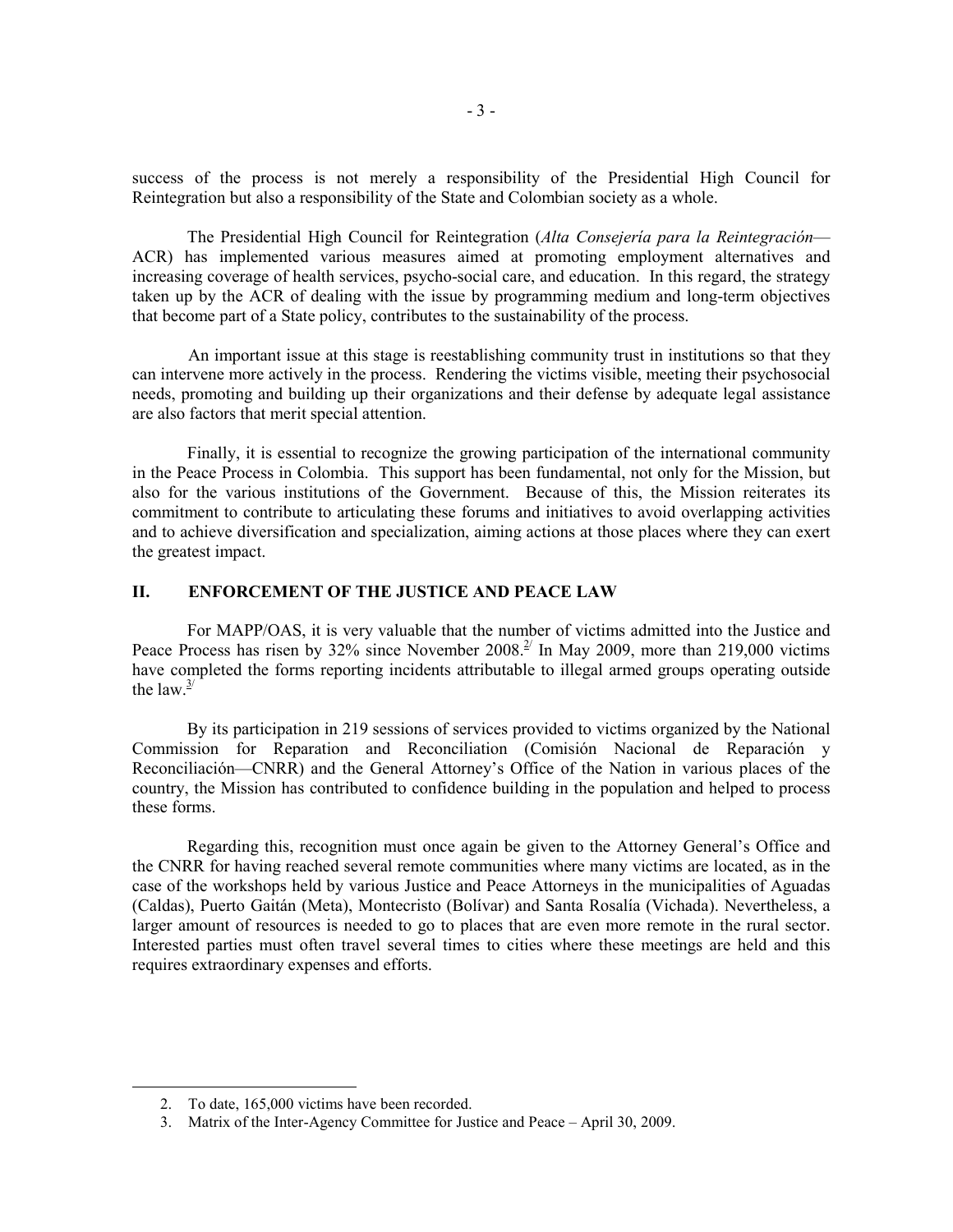Likewise, the Mission highlights the implementation of a cycle of workshops aimed at collecting biological samples to consolidate the DNA Bank of those persons who were victims of forced disappearance. These activities, which were well received in places such as Valle del Cauca $4/$ and Nariño, must be replicated in other departments.

 MAPP/OAS is supporting efforts made to achieve an effective articulation among the institutions in charge of central and regional enforcement of the Justice and Peace Law. Likewise, other initiatives have been supported such as the training of municipal authorities, public officials, special attendance forums and meetings, and social consultations. Nevertheless, there are departments such as Santander, Sucre and Valle del Cauca where duties are characterized by dispersion, absence of interest, and overlapping among institutions.

In view of the diversity of criteria for enforcing the Justice and Peace Law, in March of this year, the Mission organized, along with CNRR, the *First Inter-Agency Legal Encounter*, for the purpose of discussing the various aspects of the Law that require a standard interpretation. The first of a series of thematic talks<sup>5</sup> with high-ranking academics was also organized to foster forums of debate on specific issues of the Law.

The Mission has also been working with specific population groups, namely the indigenous groups of the department of Cauca and Afro-descendants in the municipality of Buenaventura in Valle del Cauca, to learn about their potential and conditions for gaining access to the Justice and Peace Process. One important challenge for the institutional framework in this regard consists of the need to develop differentiated approaches to providing care, advisory services, and support that keep in mind the socio-cultural specificities of these peoples.

Furthermore, the establishment of two Centers for the Integral Care of Victims (Centros de Atención Integral a Víctimas),  $\frac{6}{7}$  in the city of Medellín (Antioquia) and Valledupar (Cesar), aimed at improving access through the provision of integral services, must be highlighted, even when a series of difficulties have emerged with respect to coordination between the participating institutions and local authorities.

The Mission has observed that there still is a large number of victims without legal representation, which means that these persons cannot participate actively in the process because they are not aware of their rights. This situation has become increasingly worse because the number of public defense attorneys is not increasing at the same rate as the number of victims being recorded. Some defense attorneys are working twice as hard to try to fulfill their duties and thereby handle the 400 victims that, on average, each one has been assigned.

<sup>4.</sup> In Tuluá (Valle del Cauca), the District Attorney's Office processed more than 1,500 cases of victims of forced disappearance.

<sup>5.</sup> These talks are jointly organized with CNRR and GTZ's PROFIS Project.

<sup>6.</sup> These Centers are aimed at bringing together in one single place all State institutions in charge of providing services to victims such as the Prosecutor's Office, the Human Rights Ombudsman's Office, the District Attorney's Office, Social Action and the CNRR, to provide comprehensive care. In these places, the victim can benefit from psycho-social care, register as a participant in the Justice and Peace process with the District Attorney's Office, receive legal counseling from the Human Rights Ombudsman, and register as a displaced person with Social Action, among other benefits.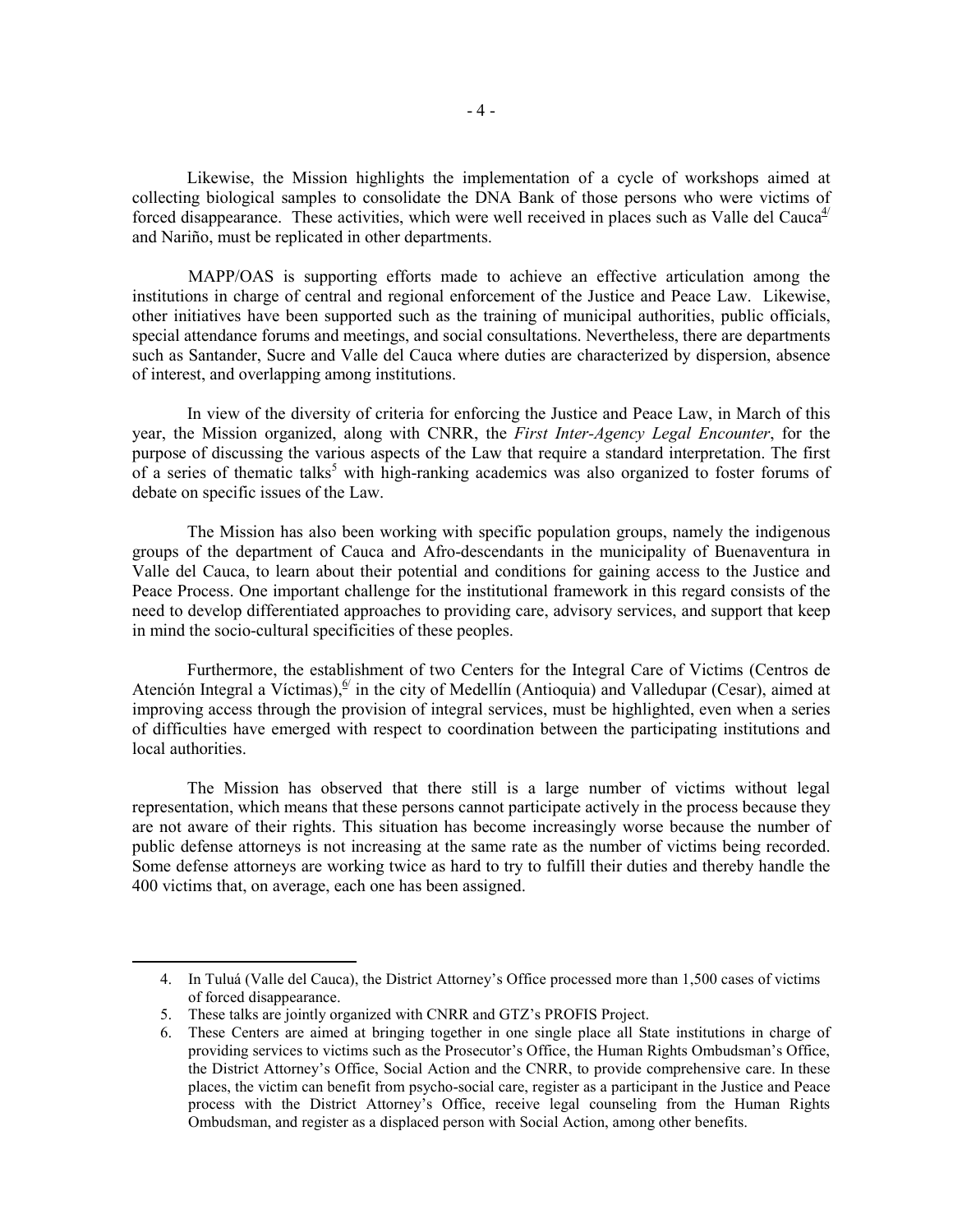Likewise, it has been observed in certain places that victims cannot register their cases for lack and/or loss of identification papers. This situation has occurred in the municipalities of Chaguaní in Cundinamarca and La Primavera in Vichada. The Mission recommends that, prior to the workshops for providing services to victims, the Vital Statistics Office (Registraduría) should undertake campaigns for issuing identity cards and papers. Furthermore, institutions that undertake dissemination and communication activities must bear in mind that the level of schooling of many of the victims makes it hard for them to understand the Law and their rights.

These facts constitute a challenge for the institution framework, which should restructure the organization of traditional workshops for victims, that is, meetings held for the sole purpose of picking up forms and investigating facts. It is recommended that these workshops involve, in addition to the above-mentioned aspects, matters such as qualitative access and orientation of victims, timely state response, psycho-social care, and conditions of safety to report incidents that victimized them.

#### **Safety of victims and public officials**

 $\overline{a}$ 

One factor that exerts a negative impact on the participation of victims is their personal safety, because not only are they exposed to direct threats, they are also intimidated in certain regions by the public law and order situation. Regarding this, some areas have been identified as requiring special attention in the framework of the Justice and Peace Process:

- a. In the south of Córdoba and Urabá of Antioquía, severe incidents against leaders of victims who were participating in land restitution have occurred. The Mission regrets and condemns the murders of the leaders Benigno Gil, Jaime Gaviria, Juan Jiménez and Ana Gómez. $\frac{7}{4}$
- b. In the departments of Meta and Guaviare, the presence of the emerging gang headed by Pedro Oliverio Guerrero, alias "Cuchillo" (Knife), has exerted an adverse impact on the continuation of the participation of victims in the process.
- c. In the western Caldas, eastern Risaralda and southern Bolívar, despite the large number of victims registered, the proliferation of threats and intimidations allegedly by emerging gangs, has dissuaded them from appearing to participate in the process.
- d. In Tumaco (Nariño), the access of victims shall be affected by the climate of unrest stemming from the clashes between illegal armed groups.

 In this regard, security measures must be built up so that victims can participate in the processes, confidence can be promoted between communities and institutions, and actions strengthened to guarantee the sustainable and safe return of persons to their properties.

 Furthermore, in Magdalena Medio, actions against Justice and Peace judiciary officers have been identified. Regarding this, MAPP/OAS has voiced its concern about the attacks against various officials and condemns the assassination in Barranquilla of Larry Churrón, Head Investigator of District Attorney's Office 14, who was making progress in investigating the case of the Córdoba

<sup>7.</sup> In the cases mentioned above, the alleged perpetrators have been arrested and investigations continue to be conducted.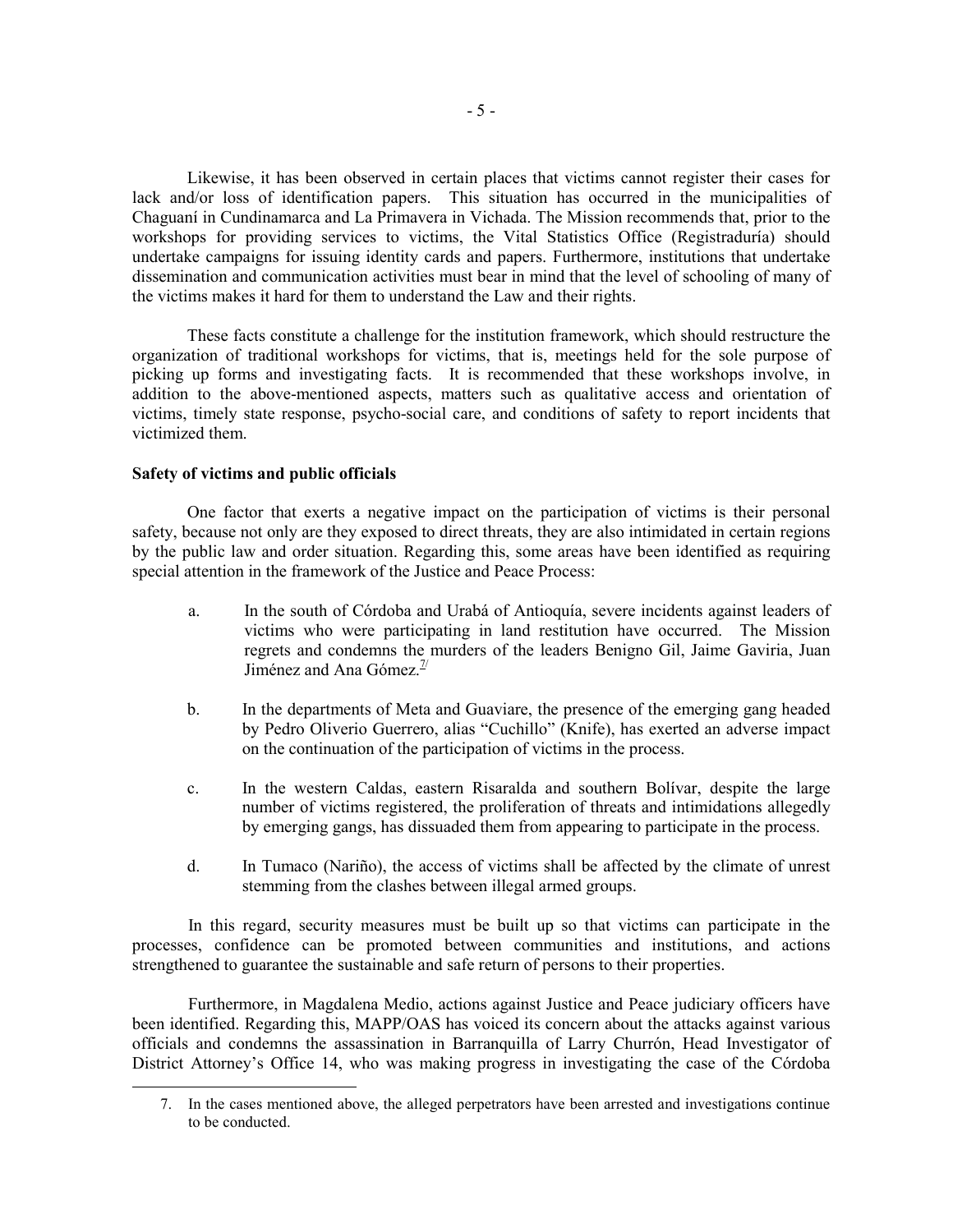Block belonging to the former United Self-Defense Forces of Colombia (Autodefensas Unidas de Colombia—AUC).

#### **Legal proceedings and voluntary hearings and statements**

Regarding the legal proceedings filed in the framework of Law 975/05, at June 24, 2009, there are 3,734 applicants.<sup>8/</sup> Although more than 97% belonged to the ranks of the Self-Defense Forces, there are increasingly more guerrilla fighters who are applying. $9/$  The application of eight former members of the Guevara Revolutionary Army (Ejército Revolucionario Guevarista—ERG) is noteworthy. Of this group, six were collectively demobilized and two admitted by the representative member when they were in jail. Of the total number of applicants, 1,791 have already started making voluntary statements, and of these more than 1,000 were not ratified to continue within the framework of the Law.

With respect to the trial phase, the sentencing of Wilson Salazar Carrascal, alias "El Loro" (The Parrot) is noteworthy. Two and a half years after his voluntary statement, the Justice and Peace Chamber of the Superior Court of the Judiciary District of Bogotá convicted him of the crimes of homicide, extortion and forgery and sentenced him to 460 months imprisonment as the main penalty. As he was eligible for the benefits of Law 975/05, he was given an alternative sentence of 70 months imprisonment and enforcement of the main penalty was suspended. The ruling contains elements of unprecedented value, because in addition to calculating material damages, measures of symbolic redress were imposed. These measures need to be monitored as they constitute the materialization of the principles of truth, justice and reparation.

In addition to the sentencing, Salazar's trial provides lessons learned. The Mission was able to observe that victims are not ready to tackle legal proceedings, because they do not understand the nature of these proceedings. A campaign needs to be made to train and orient victims in the advanced stages of the process. Another lesson learned is the need to provide effective psycho-social support to the victims when they render evidence as witnesses to be able to assess the damage sustained. Without this support, they run the risk of being victimized again.

 The Mission has attended more than 250 voluntary hearings in the different chambers designated for this purpose and in those transmitted in remote areas. It is recognized that the increase in the number of voluntary statements transmitted to places where the victimizing incidents occurred constitutes progress. As for the GTZ, through its Program to Support the Attorney General's Office (Programa de Apoyo a la Fiscalía—PROFIS), it continues to support satellite transmissions in the Caribbean region that have been supported by MAPP/OAS. The implementation of a program that effectively ensures deferred replications of relevant proceedings in specific places is highly appreciated. These replications can be used by both the Attorney General's Office and other institutions to carry out integral care sessions.

 Likewise, collective voluntary hearings that are scheduled so that the applicants can reconstruct the true facts behind the crimes that were perpetrated collectively are one of the most suitable ways of confessing massacres and collective incidents, such as massive disappearances and violent armed raids against the population. Furthermore, they become a tool for the Justice and Peace

<sup>8.</sup> Source: Fiscalía General de la Nación (Office of the Attorney General of the Nation)

<sup>9.</sup> Matrix of the Inter-agency Committee for Justice and Peace – April 30, 2009.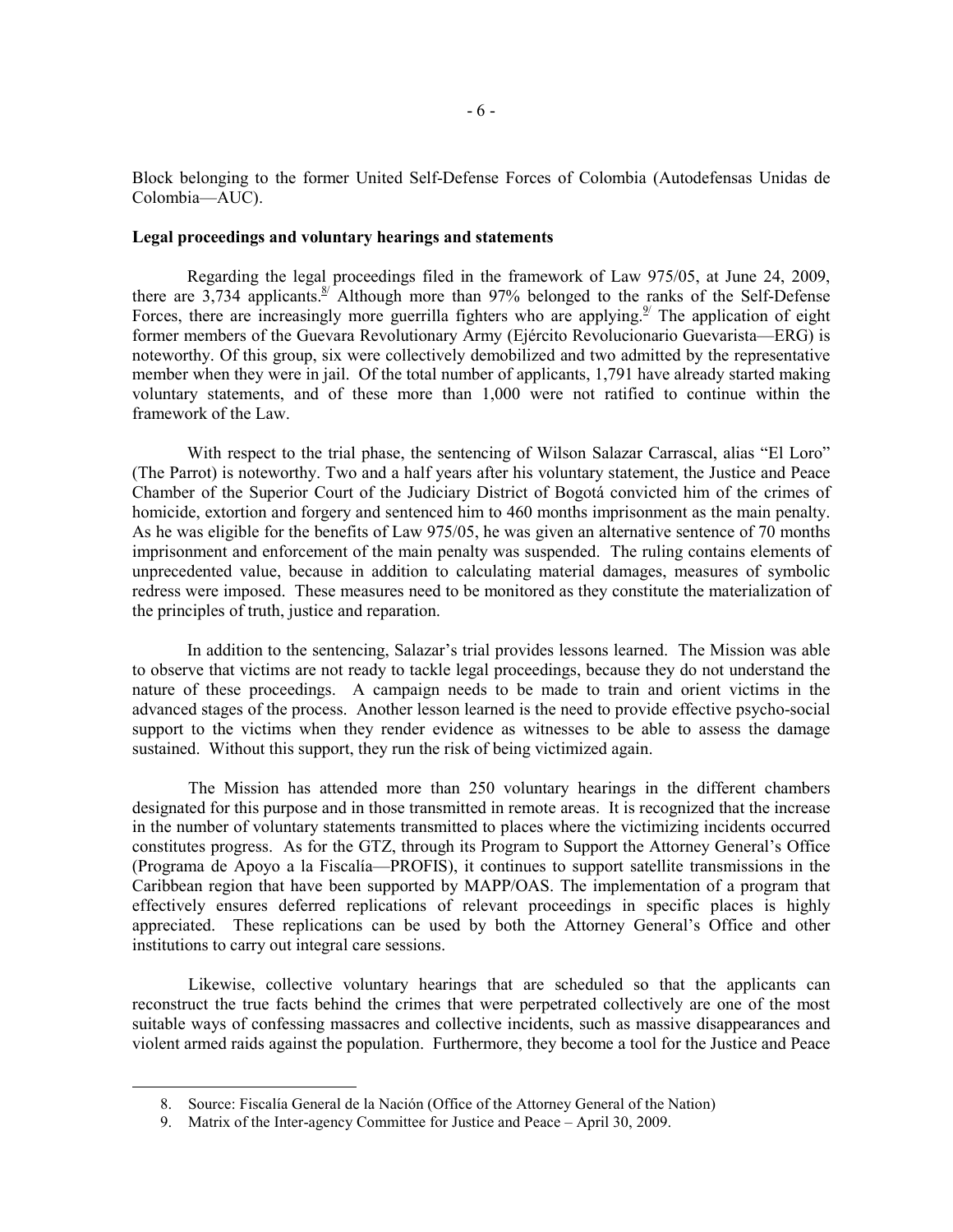attorneys to cross-check information or identify items that match or contradict what is said by one or more applicants.

Likewise, the appointment of three prosecutors who can focus exclusively on processing the voluntary statements of those applicants who are not expected to be ratified in the first session is positive. Likewise, it is essential to designate specialized prosecutors who can focus on investigating specific offenses such as sexual offenses or the recruitment of minors, which require thematic specialization when working with the victims, conducting voluntary hearings or investigating in the field.

Furthermore, it is essential to coordinate the institutions to avoid the continued appearance of operating problems that hinder the sound development of voluntary hearings. The transfer of the applicants must coincide with the time-frames of the proceedings to avoid unnecessary displacement of the victims and also, for decision making, the institutions involved must be consulted to prevent the process from coming to a standstill.

More than one year after the extradition of some of the former commanders of the AUC, there are difficulties in scheduling and transmitting voluntary statements from the United States. More efficient procedures have to be established to transfer those making statements to the courts and avoid the technical difficulties that have appeared. Colombia's institutional framework must bear in mind these aspects to prevent victims from having to travel from distant places and that might prevent them from giving their voluntary statements.

The dynamics behind the voluntary hearing of the Tolová Heroes Block which operated in the municipalities in southern Córdoba and whose commander was Diego Fernando Murillo, also known as "Don Berna," are a matter of concern. From this structure, 464 men were demobilized, and of these 38 applied for the benefits of the Justice and Peace Law. Nevertheless, only two of them were ratified and at present one is giving a voluntary statement. The absence of applicants participating in the proceedings jeopardizes the possibility of reaching the truth about almost 5,000 cases reported in Tierralta and Valencia, municipalities where this illegal structure operated.

#### **Legal challenges of the Law**

The Justice and Peace Process entails the establishment of standards and decisions in the framework of the flexibility required by transitional justice. Although progress needs to be made in terms of the judiciary and the jail and penitentiary system, in general, the rules of regular Criminal Law have yielded to the aspirations of peace and reconciliation legally implemented by Law 975 of 2005.

The issuance of warrants of arrest for collective crimes to prosecute demobilized combatants that are currently free and providing guarantees to applicants when they confess in their voluntary statements that they belong to Self-Defense Forces, are decisions that, although taken in the framework of legality, incur a risk that demobilized combatants and applicants may be dissuaded from participating in Justice and Peace proceedings.

The Mission hopes that, with the recent ratification of the principle of opportunity by Congress this situation will be reversed. This law, which can only be applied to persons who have not perpetrated crimes against mankind contains obligations for the demobilized combatant that promote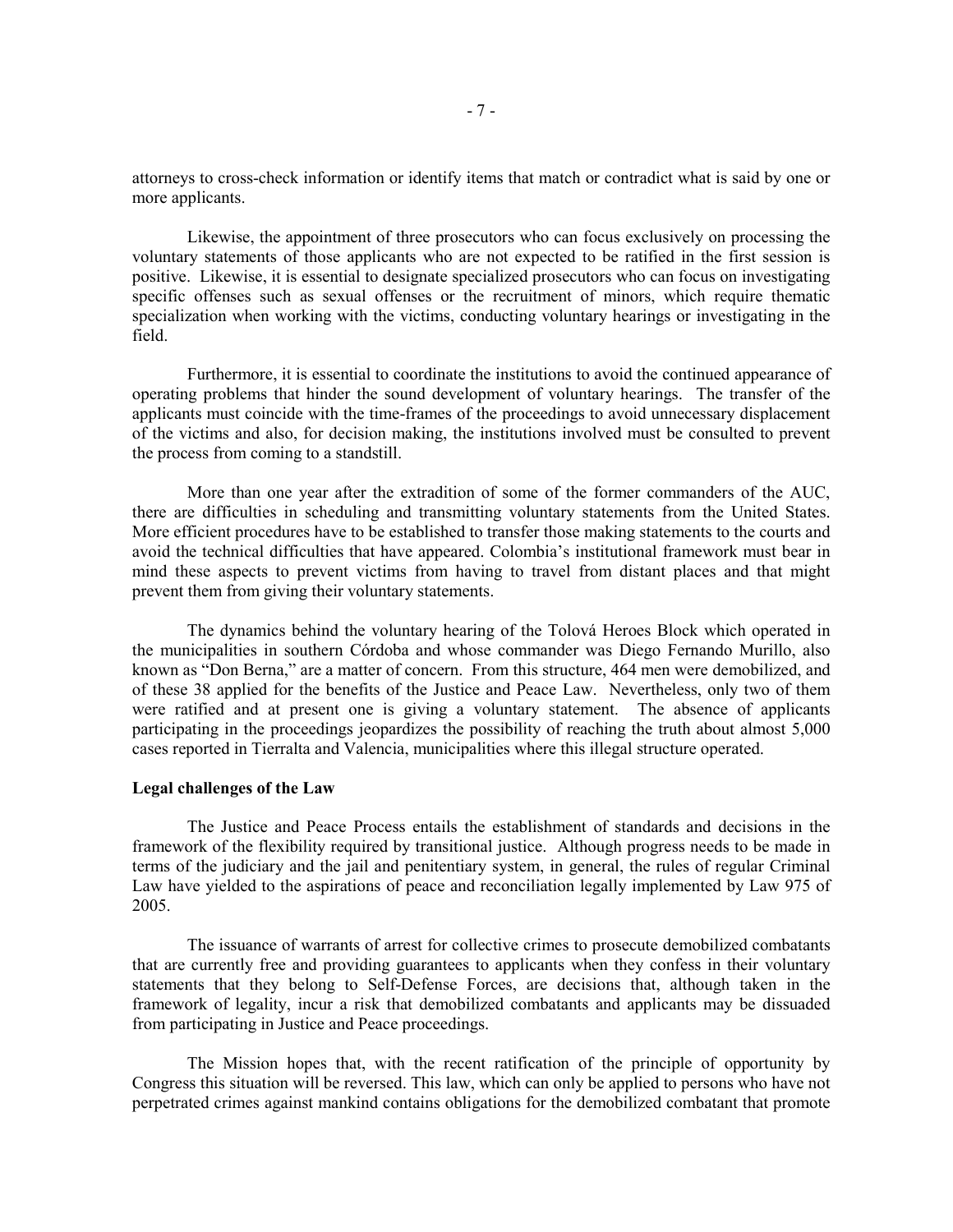reintegration and reparation for damages sustained, such as a public manifestation of regret, provision of services to the community, activities for the benefit of the victims, among others.

#### **Exhumation**

l

Regarding the topic of exhumation, as a result of voluntary statements, on May 7, 2009, 1,761 mass graves were found and 2,164 corpses were disinterred, and of these it is possible to identify 572, which means that cross-checking from DNA laboratory testing is missing. There were 556 corpses that were fully identified, and of these 469 have already been delivered by the Exhumation Subunit and 26 by the local units of the Attorney General's Office. The Mission deems that these workshops should include a significant element of psychological care; to this end, support from the CNRR shall be important, not only to provide this support but also because, at these workshops, victims will be able to receive integral care.

In Putumayo, although there are few applicants for the Justice and Peace Law, progress in terms of the number of mass graves found has been made. To date, it has been possible to hand over 31 of the 289 corpses that were found to their respective families. The National Unit of Attorney General's Offices for Justice and Peace have been making efforts to find the relatives of the disappeared persons; to this end they have developed an identification system on the basis of morphological reconstruction and pictures of clothes. They have also held workshops for the victims of forced disappearance, but these efforts require further support for their dissemination and forums for awareness raising about and care for the victims. The Mission shall be supporting the Attorney General's Office in its activities so that this Department can become a successful exhumation laboratory.

## **III. SECURITY OF THE REGIONS AS AN ESSENTIAL PART OF THE PEACE PROCESS**

MAPP/OAS highlights the State's progress in increasing safety conditions, especially in those areas where situations of illegality persist. Recovery of territorial control by the different institutions will enable communities to benefit from an environment suitable for peaceful coexistence of the citizenry.

 In this regard, the drafting of a national strategy against so-called criminal gangs (Estrategia Nacional contra las Bandas Criminales—ENBAC), whose primary goals are the arrest of their main leaders and the dismantling of the armed structure of these groups. For this purpose, the public law and order force has given priority to five areas $10$ <sup>to</sup> where the impact on communities is the greatest, where specialized units deal with these phenomena of illegality. Constant law and order operations and the resolute and ongoing action of the Government to highlight these illegal forces transmit a clear message about its will to neutralize these criminal actions. $11/1$ 

<sup>10.</sup> These five areas are: I. Urabá; II. Córdoba, Sucre, Bajo Cauca antioqueño; III. Casanare, Meta, Vichada, Guaviare and Guanía; IV. Sur del Cesar, Sur de Bolívar and Norte de Santander; and V. Nariño.

<sup>11.</sup> Among other actions, the State seized, between January and May 2009, 326 long-range weapons, 543 side arms and 18 support weapons, including machine guns and mortar tubes.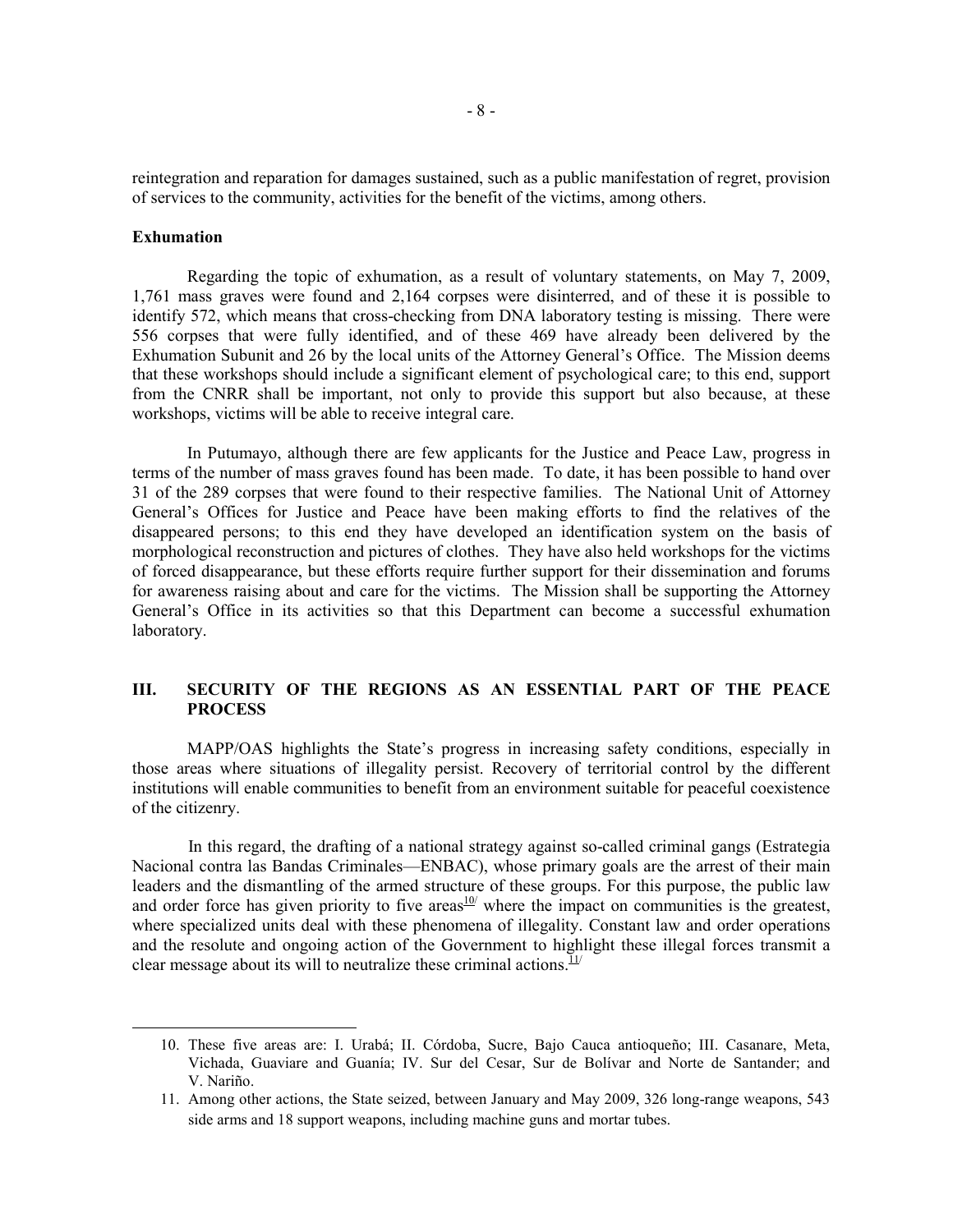Regarding this, the National Police Force's arrest of Daniel Rendón Herrera, alias 'Don Mario', considered to be the highest-profile leader of the demobilized paramilitary groups that were once again in hiding, is noteworthy. Nevertheless, the Mission has observed these illegal structures' capacity for "renewal," especially among their leaders, which is a challenge for the authorities to prevent their restructuring or the emergence of other leaders. It is essential to highlight the arrest<sup>12</sup> of 959 members of the emerging gangs throughout 2009, of which 181 were demobilized from the Self-Defense Forces.

Likewise, the interest and actions taken by the Government to highlight the principal leaders of the emerging structures are appreciated. The decision by the President of the Republic to submit the results of actions taken against these groups to a weekly assessment and the inclusion of their principal leaders into the reward policy to ensure their arrest either in the country or abroad,  $\frac{13}{2}$ continues to show that there is an integral strategy to dismantle these organizations.

The commitment of public law and order forces is also evident by the presence and permanence of high-ranking military officers in places where severe law and order problems have been recorded. This action led to sound results in lower Cauca, Medellín and Barrancabermeja. Nevertheless, in some remote regions and territories, expectations continue with respect to the actions of local and regional authorities, because their institutional activities are not evident.

Alongside this progress, for the Mission it is important to highlight the difficult law and order situation being experienced by some of the country's regions. The momentum that has gathered during the period covered by this report is determined by the performance of armed factions of a nature and characteristics that are dissimilar in terms of both their structure and development and their interests and objectives, where all sorts of alliances and disputes come together and converge with respect to obtaining profits, as a result of the management of illegal economies but which lead to troubling impacts on security and peaceful coexistence in those places where their criminal activities take place.

In this regard, in southern Cauca $\frac{14}{4}$  and the peace zone there is a climate of widespread fear because of selective homicides, forced disappearances, illegal detention, displacements, acts of sexual violence against women, kidnappings and massacres. In this region, as in other places of the country, despite the massive presence of public law and order forces, insecurity continues to be felt. This is apparent in the absence of reports of criminal incidents that take place. This is all the more evident in the ports of Buenaventura (Valle del Cauca) and Tumaco (Nariño).

Likewise, the urban and rural communities that live along the Caribbean seaboard road in the department of Guajira, sector corresponding to the municipalities of Dibulla, Riohacha, and Maicao, are being affected by threats, extortion, and homicides because of clashes between the so-called emerging gangs.

14. Argelia, Balboa, and Bordo Patía.

<sup>12.</sup> Up to June 6, 2009, according to data from the Customs Police Department of the National Police Force.

<sup>13.</sup> Publication of a Red Corner Notice by Interpol (warrant of arrest issued to the police forces of 179 countries of the world for the purpose of pursuing and arresting persons or organizations requested by the country of origin).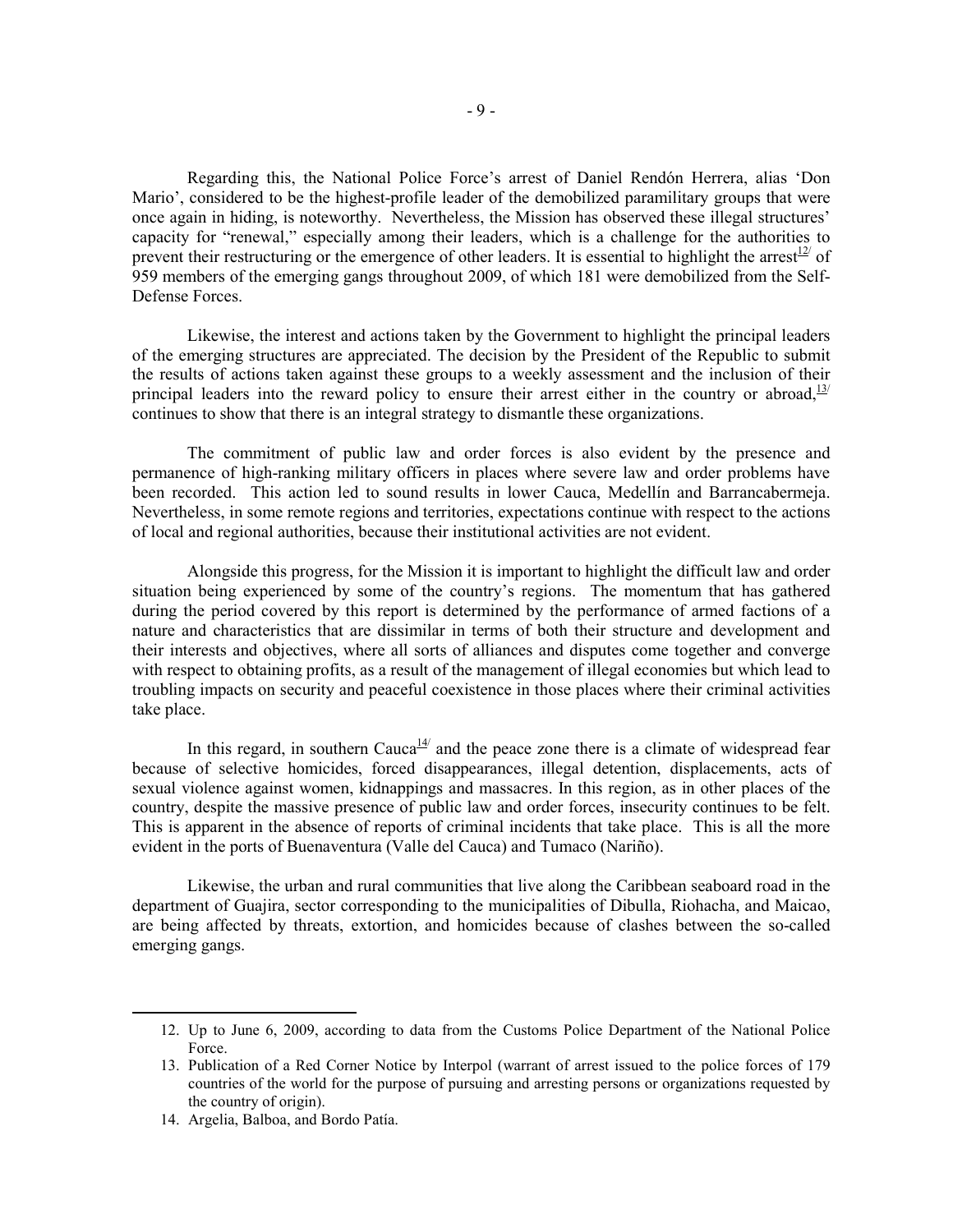The proliferation of threats against a target population<sup>15/</sup> by means of pamphlets, mainly in the city of Bogotá, northern Cauca, southern Bolívar and southern Huila, aggravates even further the climate of violence. These threats are viewed by the communities as supposedly a "social cleansing" action by new groups. On some occasions, they include selected killings. Despite efforts by the authorities to control, deny or minimize their causes, the threats and intimidations inspire much fear among local dwellers.

Armed groups also use other ways of intimidation and social control to constrain the mobility of communities. In some regions, the communities accept this threat, such as curfews imposed mainly by the so-called emerging gangs. This has been observed in various regions of the country, including some populations of the departments of Cesar, Santander, Norte de Santander, Meta and Magdalena Medio, among others.

Likewise, in some department capitals such as Medellín (Antioquia), Cúcuta (Norte de Santander) and Sincelejo (Sucre), there has been a rise in violent murders using hired killers, usually as a result of clashes between the so-called emerging gangs. In other municipalities such as Buenaventura (Valle del Cauca), Tumaco (Nariño), Barrancabermeja (Santander) and regions such as the lower Cauca of Antioquia, the same phenomenon also prevails. This type of impact also occasionally leads to subsequent displacement. The Mission is concerned that, despite efforts made by the forces of law and order, the community perceives that actions by illegal armed players go beyond the capacity of authorities to control this upsurge of violence.

The Mission voices its concern at the reappearance of massacres, especially in rural areas. The so-called emerging gangs are generally directly responsible for these multiple homicides. Those occurring over the past few months in the departments of Nariño, <sup>16/</sup> Cauca, <sup>17</sup>/ Valle del Cauca, <sup>18/</sup> Chocó<sup>19/</sup> and Córdoba<sup>20/</sup> are especially noteworthy. In this last department, for example, the Mission received and monitored information about five massacres with at least 20 victims at the end of 2008.

 As for displacements, their momentum has remained especially strong in those areas where there are armed clashes. The most severe impact is apparent in the indigenous communities, especially in the departments of Chocó and Nariño. In the latter department, a displacement took place because of the massacre of a large number of indigenous persons; $21/2$  and in El Chocó because of

<sup>15.</sup> Population that these illegal armed players claim are the promoters of insecurity and social disorder. It includes drug addicts, street thieves, prostitutes, etc.

<sup>16.</sup> In the municipality of Tumaco (Nariño), at the beginning of 2009, there was a massacre of persons travelling in a public transportation motor vehicle close to two public law and order units.

<sup>17.</sup> In the south of the Department of Cauca, the massacre of six persons was recorded, including two children, belonging to one family, who were transferred it seems to the Department of Nariño to be assassinated in the area of influence of the emerging gang.

<sup>18.</sup> In January 2009, the death of four persons in Rodanillo and five persons in Buga was recorded. In March, similar incidents were also recorded in the municipalities of Cali and Roldanillo. In May 2009, this same situation occurred in Andalucía and Cartago.

<sup>19.</sup> In January and March 2009, the massacre of seven persons each was registered in the municipalities of Condoto and El Litoral de San Juan in the southern part of the department.

<sup>20.</sup> Over the past two months of 2008, massacres were registered in the municipalities of San Antero, Loríca, San José de Uré, Purísima and Puerto Libertador.

<sup>21.</sup> On the basis of official sources, it is assumed that about 27 indigenous persons, including two pregnant women, were killed by the FARC in the rural sector of the municipalities of Barbacoas and Ricaurte, in the Department of Nariño.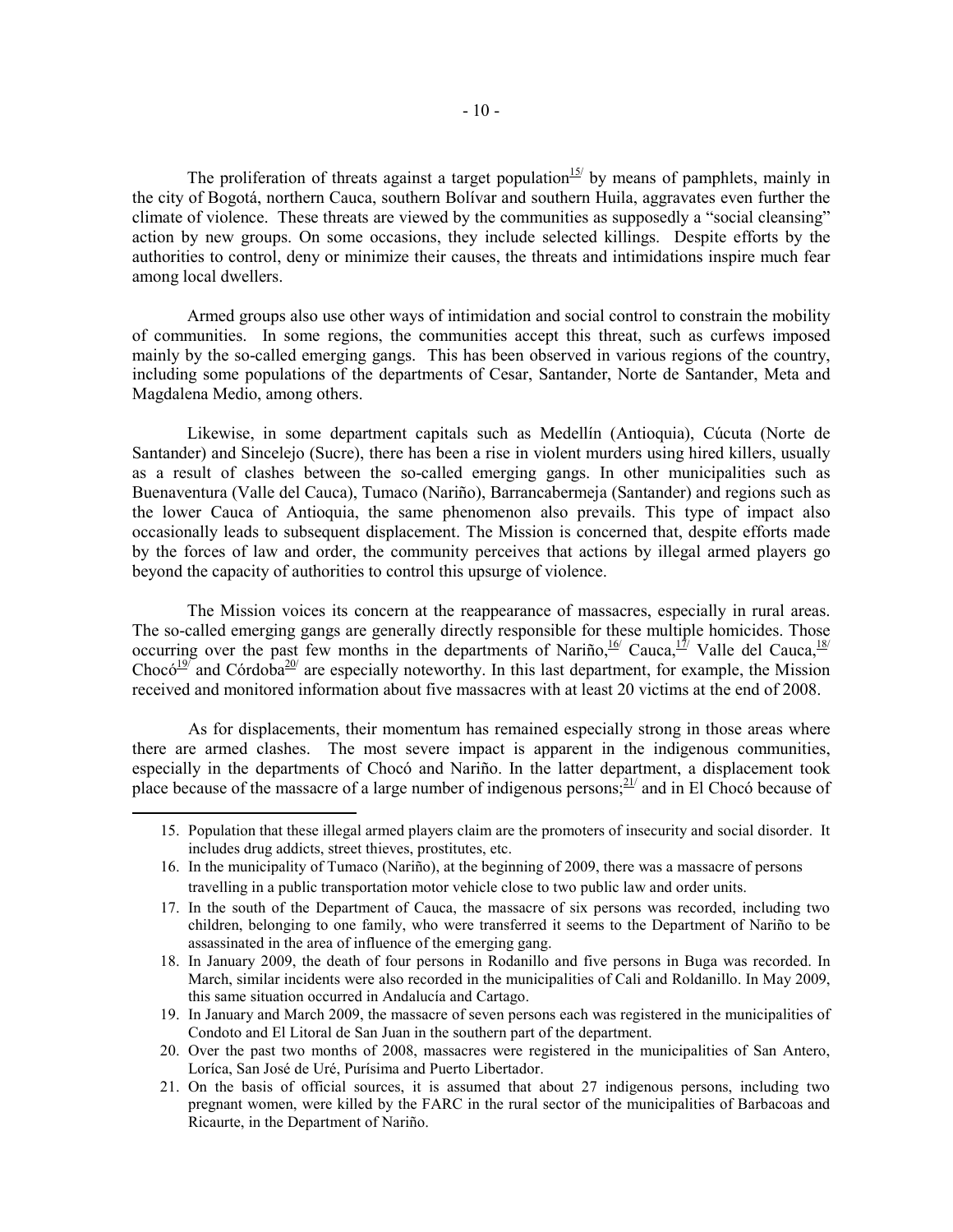direct threats if one is identified as giving support to one or another armed illegal player. According to the International Committee of the Red Cross (ICRC), the number of displaced persons in these two departments could amount to several thousand persons.

As a result of an inter-agency visit<sup>22</sup> promoted by the Mission, motivated by the severe situation in which the inhabitants of the rivers of San Juan and Atrato in the department of El Chocó are living, MAPP/OAS draws attention to the cases of community confinement, control over food, medicines and farm inputs, threats to leaders, victims and cases of recruitment of young people and children, as a direct consequence of the presence of armed players and the deterioration of public law and order. Likewise, it emphasizes the communities' lack of confidence to report criminal incidents to competent authorities. Furthermore, in some areas of Buenaventura (Valle del Cauca), the population is also affected by food blockages and control by illegal armed factions.

Among its duties of observing enforcement of human rights and international humanitarian law, the Mission stresses the efforts being made by the Colombian Government by taking drastic decisions against members of public law and order forces involved in the violation of human rights. Regarding this, according to official sources, 750 members of public law and order forces were dismissed as a result of the executive's discretionary powers. In June, the United Nations Special Rapporteur on Extrajudicial, Summary or Arbitrary Executions visited the country to learn directly about the reports of this type of violation.

With respect to extrajudicial executions<sup>23/</sup> that took place at the end of last year in Norte de Santander, $24$ <sup>/</sup> which the Mission reports in its preceding quarterly report, a large number of members of public law and order forces are being tried by the Attorney General's Office as the alleged perpetrators of the crimes of kidnapping, forced disappearance and aggravated homicide.<sup>25/</sup> In turn, the Office of the General Prosecutor of the Nation has filed disciplinary proceedings to tackle this matter. The Mission believes it is necessary to speed up investigations and to try to prevent intimidation against those families who have reported these incidents.

<sup>22.</sup> MAPP/OAS, Justice and Peace Unit of the General Prosecutor's Office, Attorney General's Office, CNRR, Inter-sector Commission for the Prevention of Recruitment attached to the Office of the Vice-President of the Republic, Peace-Keeping Office of the Governorship of El Valle, Early Warning System of the Regional People's Human Rights Ombudsman's Office of El Chocó, CNRR Chocó and the NGO ACIVA-RP-Chocó.

<sup>23.</sup> These executions were known as "false positive slayings," which is the term used to refer to the killing of innocent persons who are dressed up by the armed forces to make them appear as though they were guerrilla fighters killed in combat.

<sup>24.</sup> As for Philip Alston, United Nations Special Rapporteur on Extrajudicial, Summary or Arbitrary Executions, he assured that his investigations made it possible to determine that there were cases similar to those of Soacha, with military units involved in departments such as Antioquia, Arauca, Valle del Cauca, Casanare, Cesar, Córdoba, Huila, Meta, Norte de Santander, Putumayo, Santander, Sucre and Vichada.

<sup>25.</sup> The Prosecutor's Office is conducting a total of at least 1,056 investigations, involving the assassination of 1,708 persons, in terms of extrajudicial executions reported over the past six years.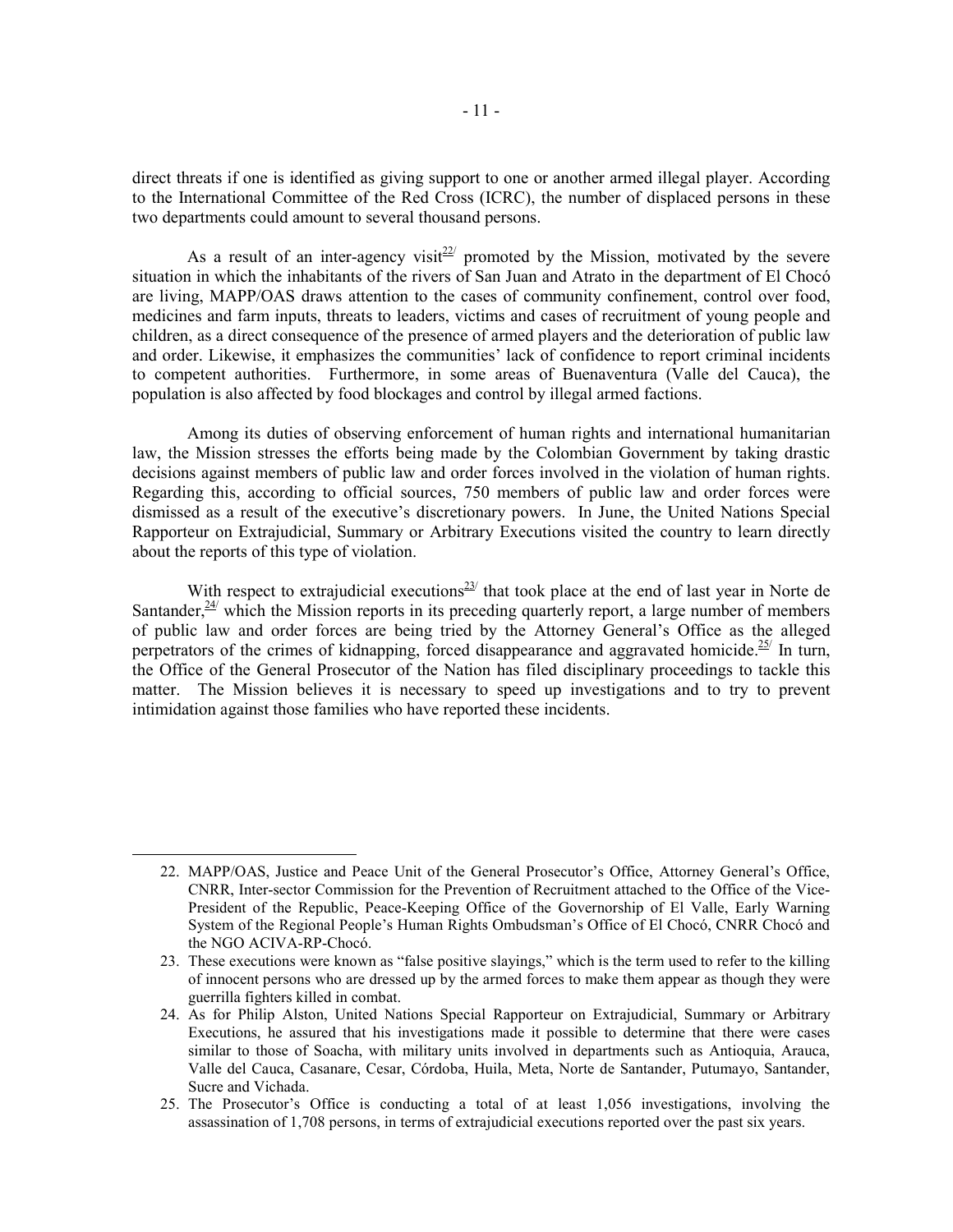## **IV. PROGRESS AND DIFFICULTIES IN THE PROCESS OF REINTEGRATING FORMER COMBATANTS**

The Mission recognizes the major progress that has been made in the reintegration process promoted by the Colombian State, from both the regulatory point of view and the implementation of the reintegration program by the ACR.

As for the regulatory framework, progress can be seen in the enactment of two instruments that regulate the future implementation of the reintegration program: first of all, the publication of document CONPES<sup>26/</sup> 3554, of December 1, 2008, which regulates the national policy for social and economic reintegration for illegal armed persons and groups. This document provides for aspects such as the inclusion of institutional options for children and adolescents not included in the plan of action of the national policy for reintegration and specifies a joint strategy with the Office of the Attorney General of the Nation to tackle the backlog in legal proceedings, especially with respect to taking voluntary statements. The inclusion of a gender perspective by CONPES is noteworthy.

The second instrument is Resolution No. 008 of March 18, 2009, "whereby the social and economic benefits of the services and programs of the process of reintegration into civil society aimed at the demobilized population, the procedure for their suspension and withdrawal, the culmination of this process and the Reintegration Information System are established." On the basis of this resolution, positive progress is being made in regulating the process implemented by the ACR.

As part of ACR's efforts and initiatives, the Mission highlights the First International Congress on Disarmament, Demobilization and Reintegration (DDR), held in Colombia on May 4-6. This event, sponsored by the Colombian State and international cooperation, was attended by 1,534 persons from 57 countries and it has become the appropriate framework for the exchange of international experiences and lessons learned in DDR, for the purpose of obtaining inputs that will contribute to improving the Colombian reintegration process.

Regarding the program as such, the Mission recognizes the achievements in fine-tuning the information system, such as statistical capacity building of the database on demobilized combatants, publication of the national registry of deceases, arrests, and imprisonments in May 2009 and the periodical updating system; and the registry of the mobility of demobilized combatants. $27/2$ 

Likewise, in early 2009, the Presidential High Council for Reintegration introduced changes in both its National Service Center Network (Red Nacional de Centros de Servicios— $CS^{28/7}$  for providing services to the demobilized population and its internal management structure. It should be highlighted that, since September 2008, the Unit of Participant Service and Loyalty is conducting a

<sup>26.</sup> The CONPES paper sets forth policy and strategic guidelines and responsibilities to be fulfilled by the many state institutions in charge of economic and social matters.

<sup>27.</sup> By means of this database, the ACR has a monthly statistical record of the number of participants being transferred from one Service Center to another.

<sup>28.</sup> The CS of Quibdó was shut down (it is now covered by Medellín and Apartadó), as well as the CS of Santa Rosa del Sur (covered by Barrancabermeja). The CS of Caucasia and Tarazá are merged. The same applies to the CS of San Pedro de Urabá and Necoclí. In addition, since March 2009, the demobilized combatants assigned to the former CS of Puerto Boyacá are transferred to the CS of Puerto Berrio.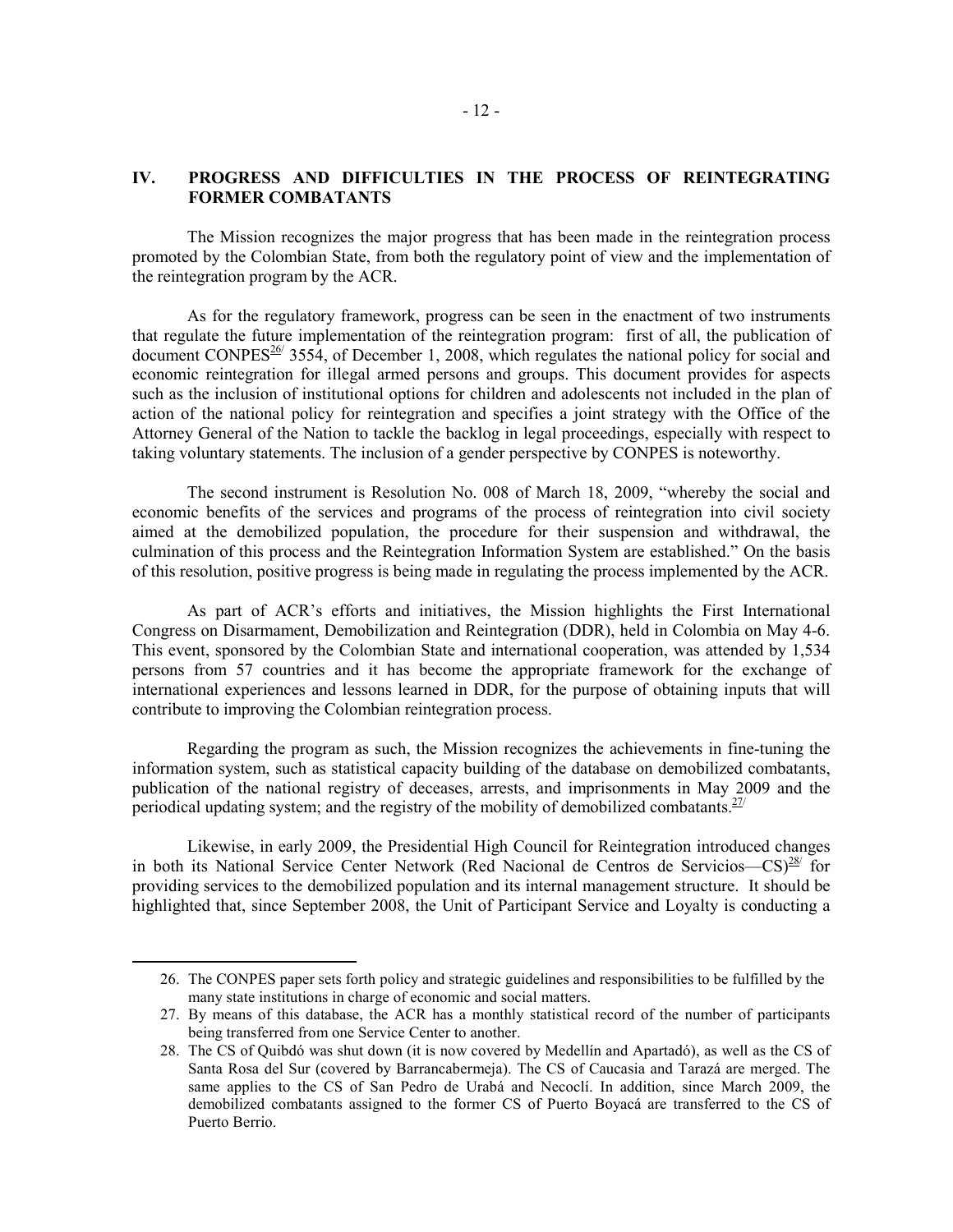search to locate all the demobilized combatants who are not currently active in the ACR program and to define their status in the process. $29/$ 

The Mission also wishes to refer to the internal efforts that the Presidential High Council has been making in its thematic areas for the benefit of regionalization, as well as the articulation of these areas inside the ACR. An example of this is the Social Being Program (Programa Ser Social), which involves economic and social reintegration areas and is aimed at linking demobilized combatants with the provision of a social service that contributes to reconciliation with their communities. The Mission has high esteem for this Program, which has been able to involve 2,328 participants in 2008 and 931 up to June 2009.

Despite the difficulties of creating jobs for demobilized combatants, the efforts that ACR has been making since early 2009 to involve the corporate sector into reintegration more actively must be viewed as progress. This has been achieved by the promotion of business forums, the development of new ideas coming from economic reintegration areas (for example, the development of a financial support portfolio), and the strengthening of social responsibility (for example, the mechanism of the Time Bank<sup>30</sup>). The ACR has also promoted the search of partnerships with major foundations and small and large businesses.

Among other progress toward reintegration, the Mission has been supporting the steps needed to transfer of the Peace and Reconciliation Program of the Mayor's Office of Medellín to the ACR. This transfer became effective in April 2009; nevertheless, the activities of coordinating both parties continue. Likewise, the Mission is making efforts to sensitize the offices of governors and mayors so they will become more involved in the Program.

In the framework of the close collaboration that ACR and MAPP/OAS have been developing, both institutions have agreed that the Mission shall take advantage of job opportunities with the demobilized combatants to conduct a follow-up of those aspects of reintegration that are of greater interest for the ACR, for the purpose of obtaining information that makes it possible to identify difficulties and make recommendations to contribute to improving the program.

In 2009, the Mission started a series of Focal Groups and specific interviews aimed at both Program participants and stakeholders intervening in the reintegration process for the purpose of obtaining qualitative information about it. In this context, the first four months of the year, seven focal groups were held (Bogotá, Bucaramanga, Riohacha, Buenaventura, Medellín and two in Barranquilla), with a total attendance of 77 demobilized combatants. It is expected that this study shall be completed in coming months, thus increasing the number of participants and geographical coverage. $\frac{31}{2}$ 

<sup>29.</sup> The number of collective demobilized combatants who are actively involved in the Reintegration Program amounts to 21,501, based on data with a cutoff date at February 2009.

<sup>30.</sup> Mechanism whereby business, professionals and students donate time, skills and know-how to support projects developed by and for demobilized combatants. At present it is being implemented in Bogotá, Medellín, Bucaramanga, Montería and Valledupar, among other cities.

<sup>31.</sup> By the end of the year, it is expected that more than 20 focal groups will have been established in various cities of the country (geographical areas focalized by the Mission's OORR), with a universe of more than 250 demobilized participants selected randomly on the basis of the ACR's psycho-social groups. This will make it possible to have a sample that is large enough to estimate the problems and needs that are most affecting the program's participants.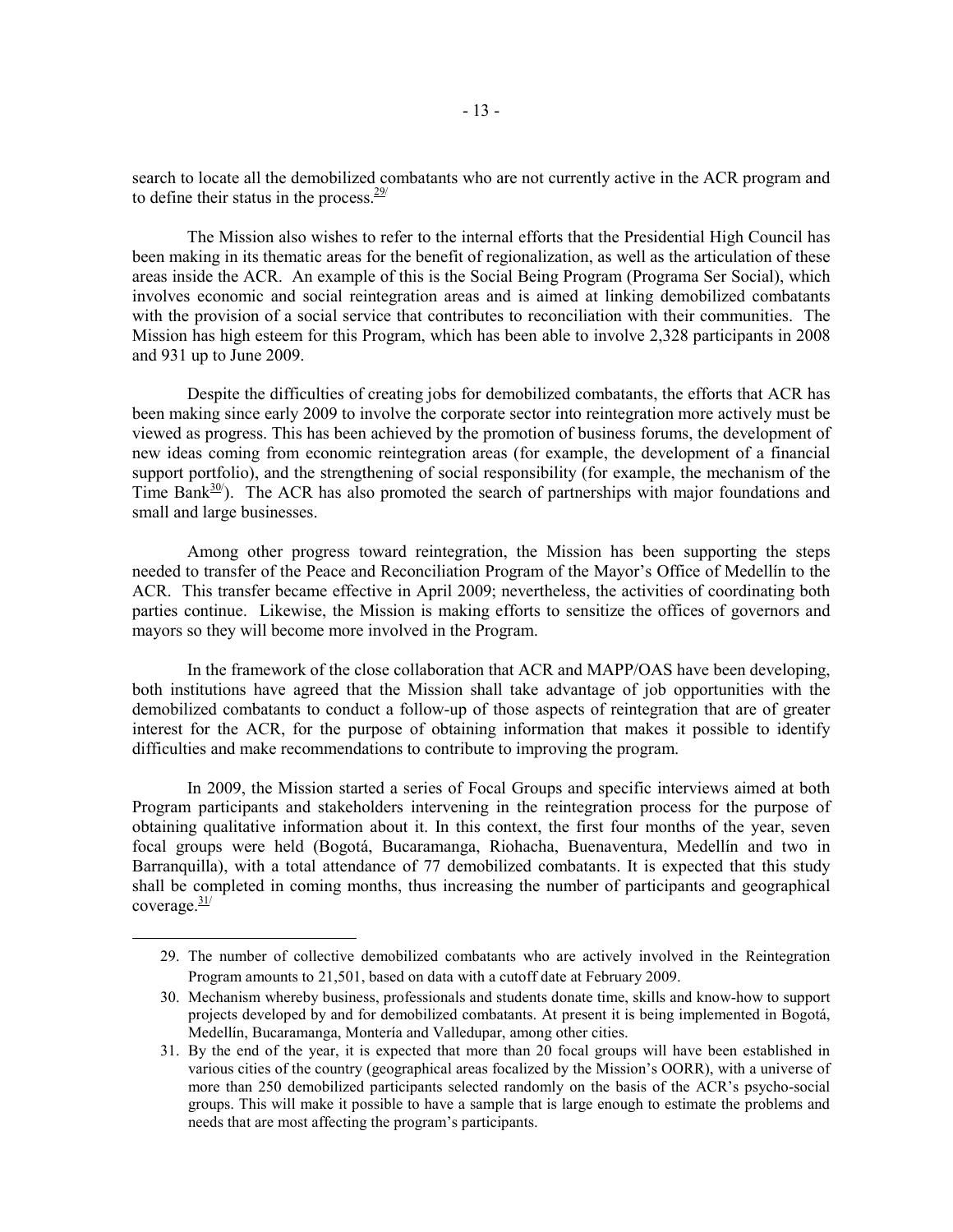The results achieved in this exercise have made it possible to confirm the general positive appraisal of psychosocial support by the demobilized combatants. For most of the participants in the focal groups, this emerges as a most highly appreciated benefit and they highlight the positive role that tutors have played in their return to civilian life and in improving their family relationships.  $32$ They also view as valuable the possibility of being given access to education. Despite this, in some cases, mention is made of supply problems, the methodology used, and the difficulties in being admitted to higher education programs.

Another benefit that is deemed positive is the access to health. Most of the participants in the focal groups indicated they were affiliated and had a health identification card. $33$ <sup>7</sup> Nevertheless, in some cases, problems with family coverage, complications in the affiliation because of transfers, or deficiencies in service delivery were mentioned.

With respect to economic integration, in the focal groups various participants voiced their concern about the absence of job opportunities  $34/$  and the stigmatization they felt when they looked for a job. This would mean that, at present, a large number of demobilized combatants depend on the reintegration support granted by the Government as their main source of income.

#### **The security situation of demobilized combatants**

One of the Mission's issues of permanent concern is the situation of insecurity of the demobilized combatants. In this regard, the participants of the focal groups indicated they feared for their personal situation, as a result of the current contexts of illegality exerting pressure upon them. This adverse perception of the demobilized combatants themselves regarding their own security matches the diverse information gathered by the Mission on the magnitude of the threats, killings and displacements that are affecting this population.

According to data of the ACR (cutoff date: April 2009), the number of collective and individual dead demobilized combatants amounts to  $1941$ ,  $\frac{35}{1}$  and of these 1,298 died as a result of homicide (66%). In the period from January to April 2008, there were 201 collective and individual dead demobilized combatants recorded, whereas during the same period in 2009, the death of 136 demobilized combatants  $36/8$  was recorded. Despite this decline, the Mission believes that security conditions for demobilized combatants must improve so that homicides do not continue and intimidations and displacements can be avoided.

MAPP/OAS recognizes the progress achieved in security issues. For the purpose of consolidating these efforts and achieving a decline in these deaths, it is necessary to continue building

<sup>32.</sup> According to ACR data (cutoff date: March 2009), it is one of the benefits with the highest coverage, close to 99.83% for the participation in workshops and 94.49% in activities carried out.

<sup>33.</sup> For ACR data (cutoff date: March 2009), the health service coverage rate for the demobilized population amounts to 92.49%.

<sup>34.</sup> According to ACR information up to December 2008, there are 85 production projects under way and, in 2009, 146 new business plans have been drawn up, leading to 160 jobs.

<sup>35.</sup> From January 2004 to April 2009, 1,713 collective demobilized combatants have died.

<sup>36.</sup> Collective and individual.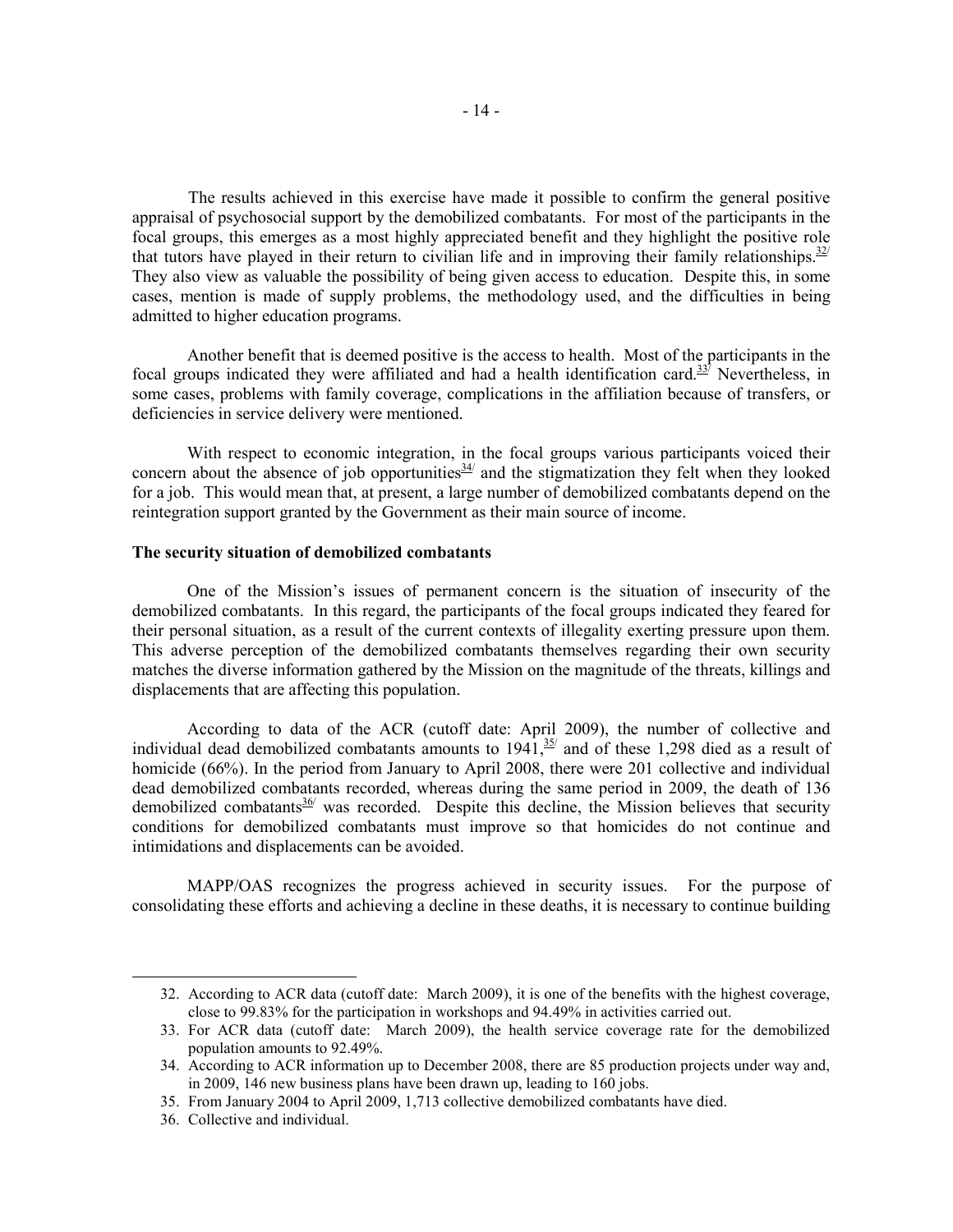up mechanisms of protection so that they can become increasingly rapid and effective.<sup> $37/$ </sup> From the start of the ACR Program up to now, major achievements that are still the target of improvements by all State institutions have been recorded.

### **Prevention of recruitment**

 $\overline{a}$ 

The Mission has observed since the end of 2008 that the new contexts of illegality related to armed groups exert an influence on the demobilized population and other vulnerable population groups such as young people and children. Because of this, at the beginning of 2009, it decided to incorporate the topic of recruitment prevention into its work. Thus, since the beginning of this year, it has been carrying out initial monitoring activities in more than 17 departments. $\frac{38}{3}$ 

This monitoring work in various regions has made it possible, as part of a preliminary analysis, to identify the following national trends: in most urban areas, the so-called emerging gangs are recognized as the main perpetrators of recruitment where demobilized combatants, young people, and children are the persons most affected. On the other hand, in remote rural areas, it is the guerillas who recruit rural workers, indigenous people, young people and children.

The Mission views with concern the recruitment situation in some rural areas of the departments of El Chocó and Norte de Santander (for example, in the *corregimiento de la Gabarra*, a rural area of the municipality of Tibú or in the area of Tarra, in the region of Catatumbo). As for urban areas, the Mission has been conducting a special follow-up of the situation of the city of Medellín.

Regarding the demobilized population, in the work that the Focal Groups have been doing, a recurrent issue is the offer being made to the Program's beneficiaries to join the so-called new emerging gangs, which involves the enticement of financial rewards, along with, in many cases, threats that sometimes lead to killings. Part of the strategy used by new groups is aimed at discrediting the reintegration process and highlighting the flaws and deficiencies of the Justice and Peace Law to convince the demobilized combatants to take up arms again.

For the purpose of fighting the dynamics of recruitment adversely affecting the evolution of the Peace Process itself, the Mission has been supporting the coordination of various local initiatives that have emerged from the territories to highlight this problem. An example of this is the interagency efforts made through the Recruitment Prevention Forum (Mesa de Prevención de Reclutamiento) in Cesar, established at the beginning of 2009.

Likewise, the MAPP/OAS has been invited to attend, as an observer, the Inter-Sector Commission for the Prevention of Recruitment and the Use of Children and Adolescents by Organized Illegal Groups. In the framework of this participation, since February 2009, the Mission

<sup>37.</sup> At present, when a demobilized combatant participating in the ACR program is threatened, he/she cannot be the target of any protection measure until the National Police Force determines the risk level of his/her situation. The difficulty lies in the fact that this investigation sometimes takes almost two months.

<sup>38.</sup> Including Bogotá, Medellín and Valle del Cauca (Buenaventura).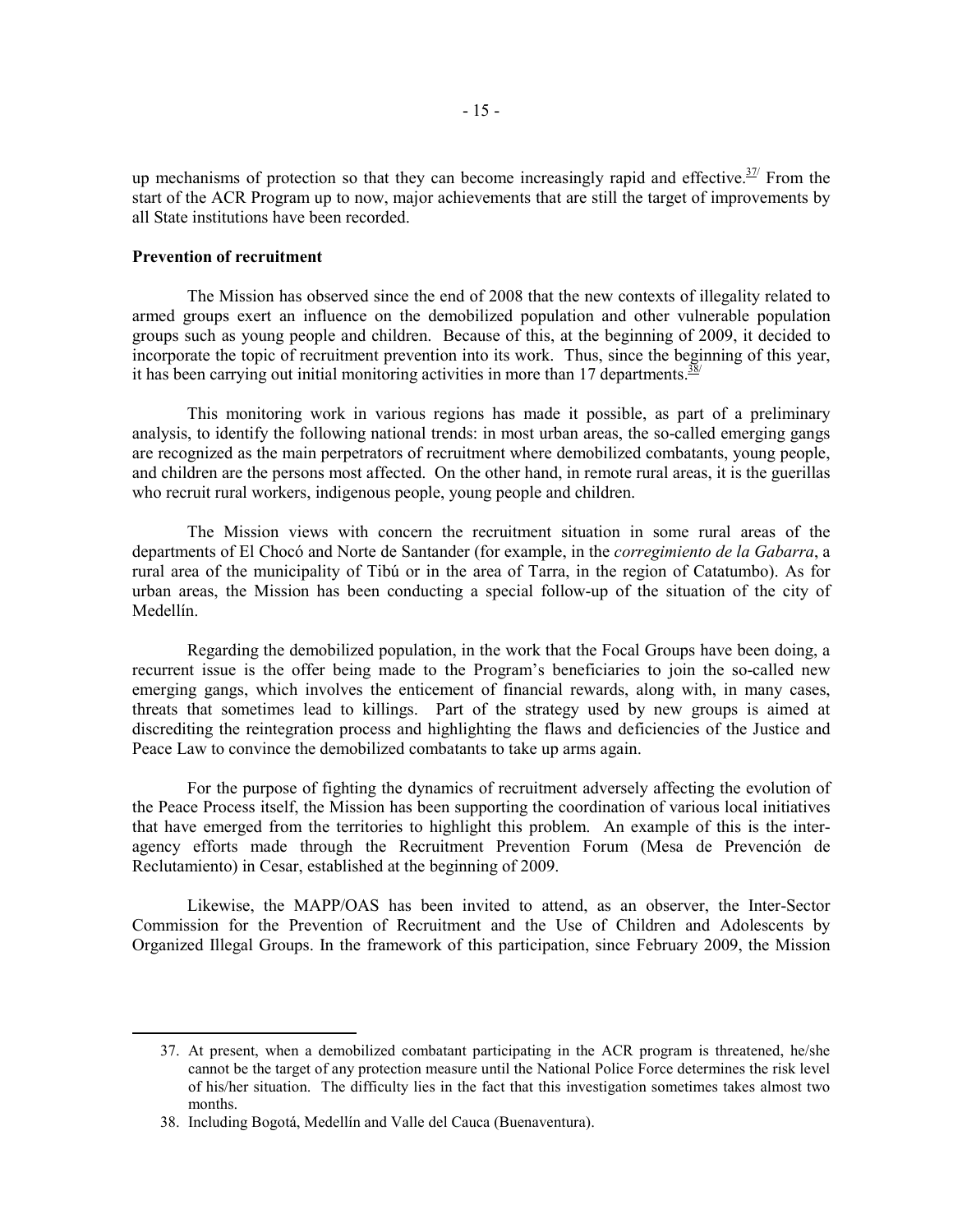has been supporting activities that the Commission's Technical Secretariat has been conducting on the territory. $\frac{39}{2}$ 

## **V. COMMUNITIES AND VICTIMS**

 $\overline{a}$ 

From the beginning, the Mission has acknowledged the importance of having the communities affected by violence take over their own processes and having the support provided to them used for building up local capacities for self-management and settling their own conflicts peacefully and autonomously. Regarding this, the major effort made by institutions to approach these communities, in the understanding that it is there they will be able to find the key to strengthening the peace-building process, should be underscored.

The work is not simple and requires a great deal of commitment, presence, and compliance to implement activities. It is increasingly essential for institutions to approach the local sector, to stay in the territories and to rebuild the confidence of the people, especially in those remote places where they lived for so long without the support and assistance of State institutions. It is also necessary to build up those institutions that enjoy a certain amount of credibility, such as the Community Headman's Offices (personerías).

 In this context, MAPP/OAS's support is aimed at bringing together communities and institutions, acting as a bridge that communicates, facilitating opportunities of trust and catalyzing processes.

Nationwide, MAPP/OAS has supported the coordination and feedback between the CNRR and the ACR's area of communities. This space strives to articulate the work that is done regionally with these institutions. In particular, the mission supports the strengthening of CNRR's work of consolidating the networks of victims. One example of this initiative can be found in Montes de María, where they have been developing an autonomous organizational process supported by the Mission since the second quarter of 2008.

Holding defense hearings is a good mechanism to come close to the institutions. In them, the Human Rights Ombudsman's Office goes to the communities to sensitize and gather information on specific topics related to human rights and training victims, with special emphasis on justice and peace. In the departments of Bolívar and Sucre, broad institutional participation in these hearings is generating credibility and trust for the return of communities displaced by the conflict and makes it possible to learn in depth about the problems of victims and their possible solutions.

 The Mission recognizes local efforts to generate opportunities for meeting and coexistence for reconciliation. Regarding this, communities play an essential role and, despite difficulties, there are populations working on a day-to-day basis to coexist more peacefully in environments of violence.

<sup>39.</sup> The MAPP/OAS has support activities in Santa Marta (Magdalena) and Jamundí in the Valle del Cauca. It has also promoted opportunities for articulation and provided support in the cases of the Forum for the Prevention of Recruitment in the Department of Cesar; inter-agency trip to the Department of El Chocó and in La Gabarra (Norte de Santander).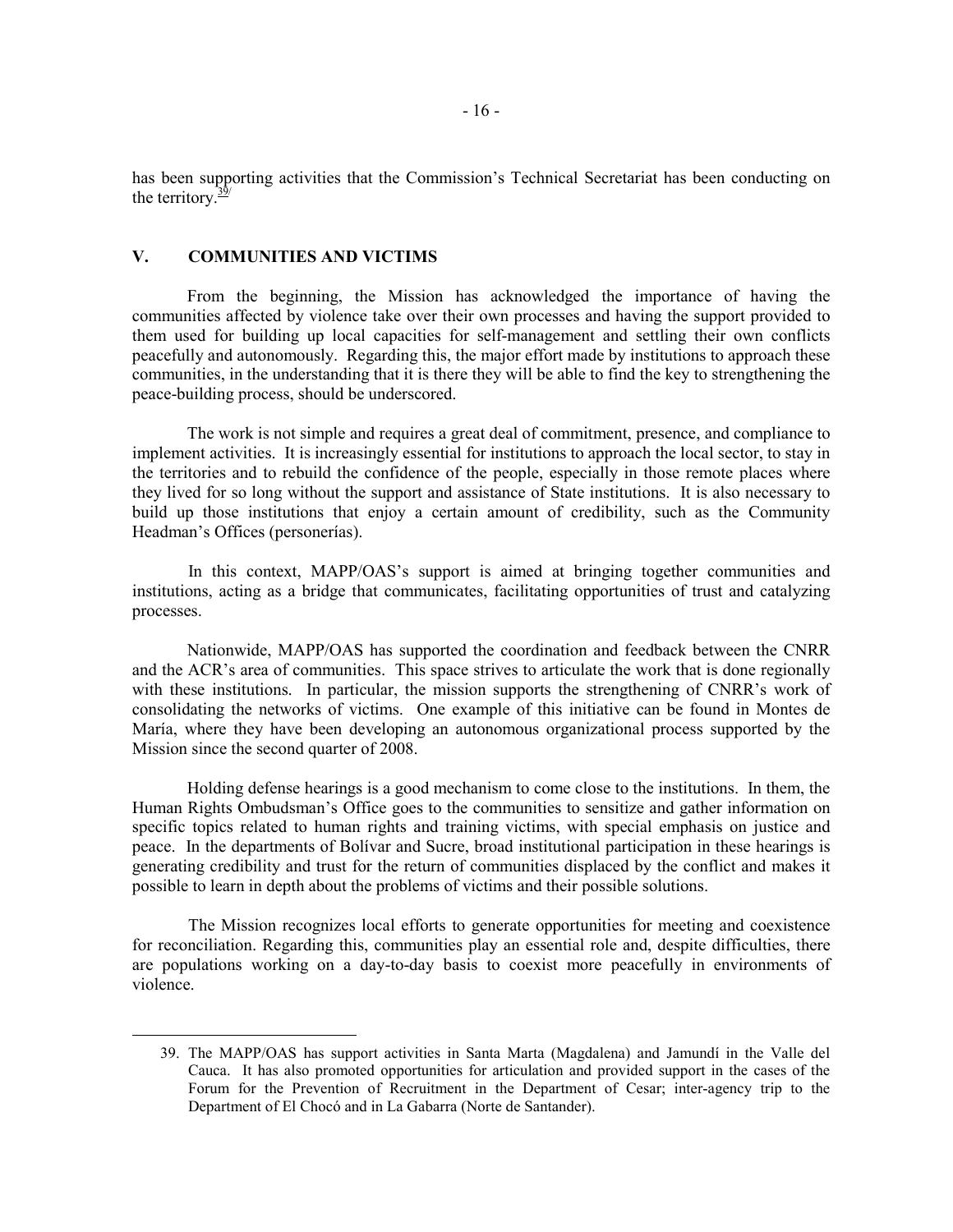It is essential to underscore the progress that both the CNRR, national NGOs and international organizations are making to find truth with justice and truth with reconciliation. One of the studies that shows how positive these efforts are is the initiative called Consultative Meetings on Reconciliation, developed by the CNRR sponsored by the Trust for the Americas (Trust) $40^{\sqrt{10}}$  and applied to a group of victims for the purpose of obtaining inputs that would make it possible to draw up recommendations and actions to build public policy guidelines for reconciliation. MAPP/OAS has supported some of these spaces, always respecting the perspectives of the communities involved.

 In addition to the role played by the institutions in promoting reconciliation processes, the Mission has identified that different sectors of civil society also show an interest in the topic and promote initiatives that must be supported. This is the case of universities, research and study centers, and academia in general.

 One of the strategies for the Mission's rapprochement has been the creation of spaces for coexistence. The experience gained in the initiative "We are all women" (Todas Somos Mujeres) $\frac{41}{1}$ in the city of Valledupar made it possible to replicate it in Barranquilla, with the articulation of the ACR, the Human Rights Ombudsman's Office, the CNRR, the Mayor's Office and the Governor's Office. It is important that successful local initiatives be shared with other places. In addition to the demobilized combatants and victims, women belonging to the community and public officials, all connected by a cross-cutting line, which is the gender perspective, participate in this initiative. At the same time, the third phase of this project is being implemented in Valledupar.

 Another initiative that must be underscored is the "Drafting of an integral care plan for jailed applicants of the Justice and Peace Law as a contribution to national reconciliation," $42$ <sup>'</sup> which is being implemented by  $INPEC^{43/2}$  and the CNRR with support from MAPP/OAS. In the framework of this activity, actions are taken to consolidate the basic profiles drawn up by the CNRR in terms of pardon and reconciliation, on the basis of the contributions made by the applicants in their commitment to find the truth. The initiative strives to contribute to drawing up criminality patterns in the framework of the conflict and, on the basis of the psycho-social profile of the applicants, determining the impacts that the participation in this conflict has had on the participants, as well as on the affected community.

With regard to pilot projects for collective reparation,  $44/4$  as a rule, they continue to be at a standstill in terms of their implementation. This is mainly due to the delay of local and national

<sup>40.</sup> Non-profit foundation that cooperates with the Organization of American States

<sup>41.</sup> Initiative aimed at building up the resources and skills of women who have been demobilized and victims of the armed conflict enabling a process of resilience and coexistence by the construction of social fabric networks in Valledupar. Replication is taking place in Barranquilla including officials from public institutions and the community.

<sup>42.</sup> Implementation of the proposal for integral intervention in the demobilized combatant population imprisoned in the justice and peace wards as a contribution to reconciliation. In its monitoring work, the Mission is conducting a follow-up of the penitentiary conditions of the applicants to Law 975/05.

<sup>43.</sup> National penitentiary institute in charge of demobilized combatants that have been imprisoned and are applicants to the Justice and Peace Law.

<sup>44.</sup> The CNRR is aimed at building a Collective Reparation Plan based on eight pilot projects for reparation that are now being implemented in La Libertad (San Onofre, Sucre); "Madres de la Candelaria" in Medellín, Antioquia; El Salado corregimiento of El Carmen de Bolívar (Bolívar), El Tigre (La Hormiga, Putumayo); La India in Landázuri (Santander), La Gabarra in Tibú (Norte de Santander), trade unions nationwide and Buenos Aires (Cauca).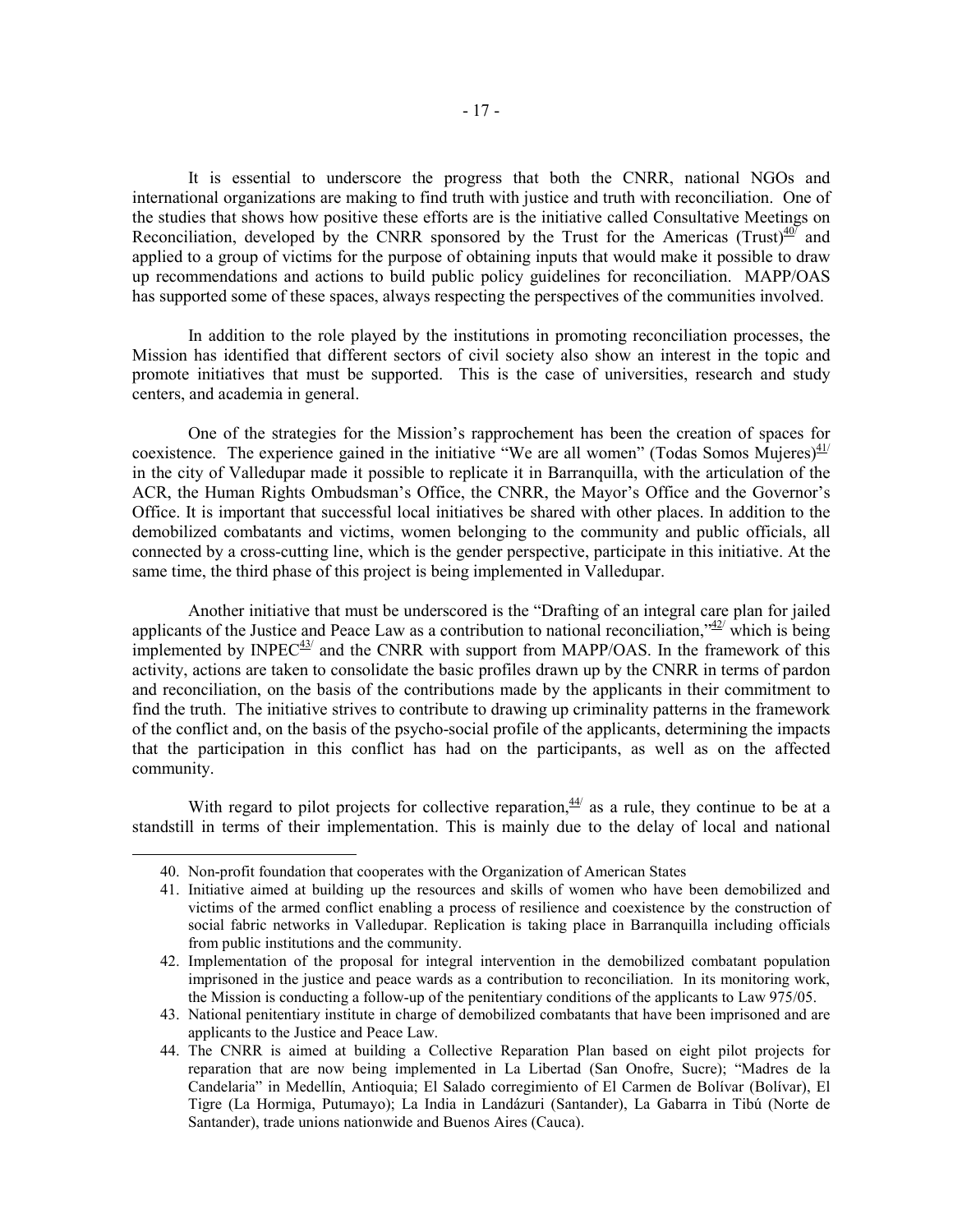institutions in charge of the matter $45/$  and the resistance to having local authorities involved in the collective reparation process.

 The principal challenge being faced by CNRR is making effective and rapid progress in the different phases of the pilot projects for collective reparation, as well as incorporating recommendations coming from different sectors of society. The Mission believes that gender and intercultural approaches must be included more effectively, promoting differentiated reparations, for example, for women victims of sexual violence and indigenous and Afro-descendant communities. Likewise, the Mission considers that it must take up again the pilot project for reparations to trade unions, which are looking forward to special attention in this regard.

 In order to contribute to building reparations in Colombia, MAPP/OAS has focused on support to the psycho-social component by supporting the CNRR in the Pilot Project for Collective Reparation in the *corregimiento of La Libertad*, belonging to the municipality of San Onofre, in the department of Sucre. Implementation of a pilot project for reparation in a community severely affected by the violence is of the utmost symbolic importance.

 Furthermore, some communities have voiced their concern about the inclusion of activities that are part of regional and local development plans. The communities consider that compliance with these plans is an obligation of national and local institutions, as well as a fundamental right, which is different from and previous to collective reparation.

 Finally, the Mission, understanding the complexity of the situation that the CNRR must face in the field, especially commends the work done at the central and regional levels, for its commitment, dedication and effort in carrying out the activities of its mandate.

## **VI. CONCLUSIONS**

- 1. The General Secretariat renews its commitment to and support of reintegration, truth, justice and reparation; and the support to the victims and communities, being provided by the Colombian Government and institutions, for the purpose of making headway toward achieving sound and lasting peace, thus reiterating its readiness to cooperate in future peace processes with other groups.
- 2. The Mission commends the work done by the Colombian Government, which has made it possible to make progress toward restoring the State's institutional framework in those territories where the Self-Defense Forces exerted a strong influence, especially in dismantling the illegal structures that have emerged after the demobilization.
- 3. The dynamics associated with clashes and alliances in which the so-called merging gangs, delinquents, and guerrilla participated are severely affecting the communities and all of the players participating in the Peace Process. This situation requires doubling the efforts made by the Colombian State to combat these phenomena integrally and in a coordinated fashion.

<sup>45.</sup> This delay stems from the absence of leadership to coordinate with local authorities and not bearing in mind community processes and time-frames.